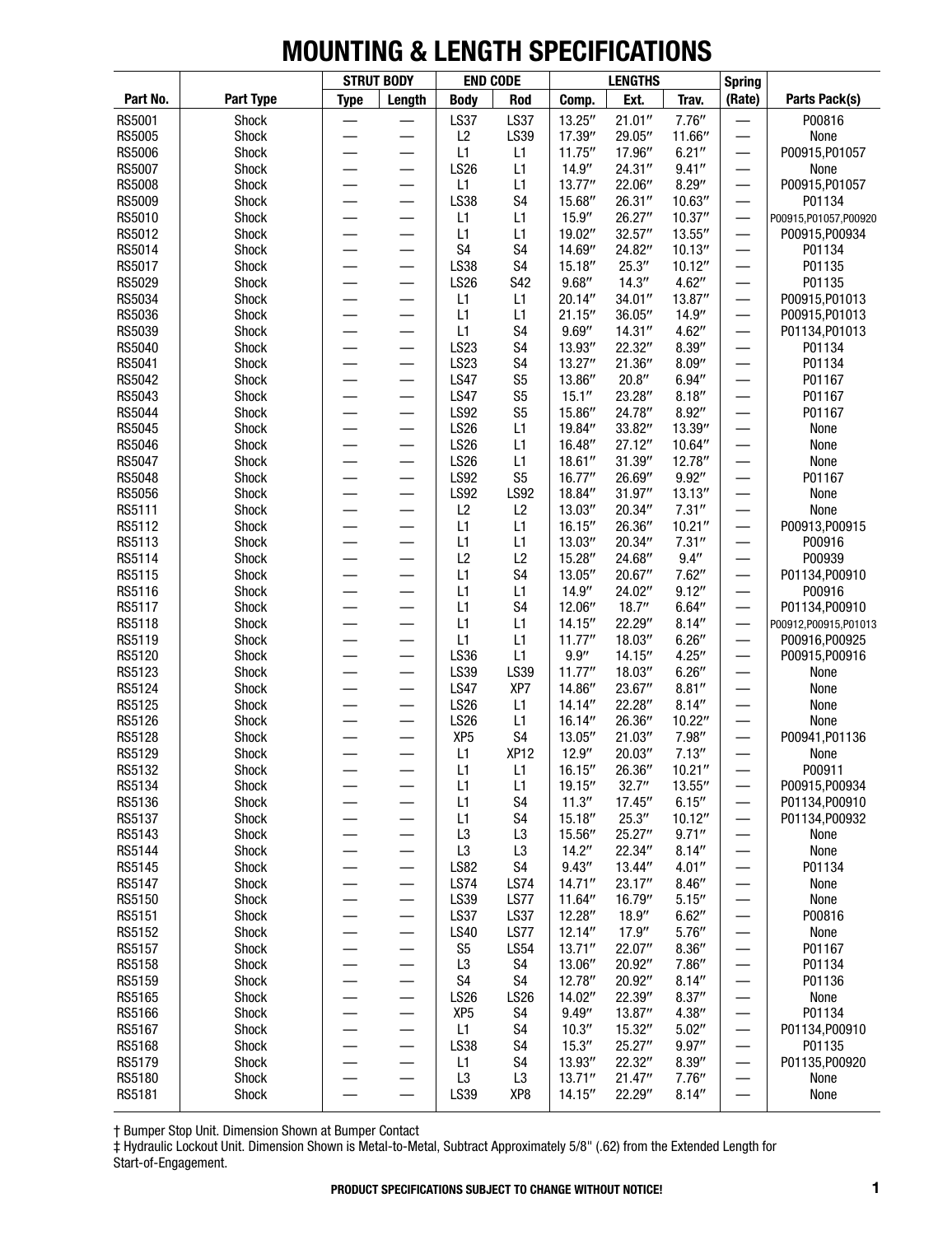|                     |                       |                          | <b>STRUT BODY</b>        | <b>END CODE</b>            |                                    |                   | <b>LENGTHS</b>   |                  | <b>Spring</b>            |                |
|---------------------|-----------------------|--------------------------|--------------------------|----------------------------|------------------------------------|-------------------|------------------|------------------|--------------------------|----------------|
| Part No.            | Part Type             | <b>Type</b>              | Length                   | <b>Body</b>                | Rod                                | Comp.             | Ext.             | Trav.            | (Rate)                   | Parts Pack(s)  |
| RS5185              | Shock                 |                          |                          | LS38                       | XP7                                | 15.28"            | 25.35"           | 10.07"           |                          | P00941         |
| RS5186              | Shock                 |                          |                          | L1                         | S42                                | 13.43"            | 21.57''          | 8.14''           |                          | P01134         |
| RS5187              | Shock                 |                          |                          | L <sub>3</sub>             | S <sub>4</sub>                     | 12.69"            | 19.81"           | 7.12''           |                          | P01134         |
| RS5188              | Shock                 |                          |                          | <b>LS23</b>                | S <sub>4</sub>                     | 8.68''            | 12.74"           | 4.06''           | $\overline{\phantom{0}}$ | P01134         |
| RS5190              | Shock                 |                          |                          | <b>LS47</b>                | XP7                                | 15.98"            | 26.36"           | 10.38"           |                          | None           |
| RS5193              | Shock                 |                          |                          | <b>LS47</b>                | XP7                                | 14.23"            | 22.99"           | 8.76''           |                          | None           |
| RS5194              | Shock                 |                          |                          | <b>LS25</b>                | L1                                 | 14.4''            | 23.28"           | 8.88''           |                          | None           |
| RS5195              | Shock<br><b>Shock</b> | —                        | $\overline{\phantom{0}}$ | <b>LS47</b>                | <b>S51</b>                         | 9.56''            | 13.81''          | 4.25''           | $\overline{\phantom{0}}$ | P01167         |
| RS5197<br>RS5198    | Shock                 |                          |                          | <b>LS47</b><br><b>LS47</b> | S51<br><b>LS47</b>                 | 13.78"<br>15.83"  | 22.03"<br>25.59" | 8.25''<br>9.76'' | $\overline{\phantom{0}}$ | P01167<br>None |
| RS5199              | Shock                 |                          |                          | XP8                        | S <sub>4</sub>                     | 8.98''            | 13.45''          | 4.47''           |                          | P01135         |
| RS5201              | Shock                 |                          |                          | S <sub>4</sub>             | S <sub>4</sub>                     | 11.58"            | 18.57"           | 6.99''           |                          | P01135         |
| RS5202              | Shock                 |                          |                          | L <sub>3</sub>             | L <sub>3</sub>                     | 14.83"            | 23.71"           | 8.88''           | —                        | P00888         |
| RS5205              | Shock                 |                          |                          | L1                         | L1                                 | 14.02"            | 22.41''          | 8.39''           |                          | None           |
| RS5207              | Shock                 |                          |                          | S <sub>5</sub>             | S <sub>5</sub>                     | 14.35"            | 23.36"           | 9.01''           | $\overline{\phantom{0}}$ | P01167         |
| <b>RS5208</b>       | Shock                 |                          |                          | L <sub>3</sub>             | S <sub>5</sub>                     | 13.96"            | 22.69"           | 8.73''           | $\overline{\phantom{0}}$ | P01167         |
| RS5213              | Shock                 |                          |                          | <b>LS50</b>                | S <sub>4</sub>                     | 11.81''           | 18.47"           | 6.66''           |                          | P01134         |
| RS5214              | Shock                 |                          |                          | <b>LS23</b>                | S <sub>4</sub>                     | 9.68''            | 14.3''           | 4.62"            | $\overline{\phantom{0}}$ | P01134         |
| RS5215              | Shock                 |                          |                          | L <sub>3</sub>             | <b>LS78</b>                        | 12.83"            | 19.77"           | 6.94''           |                          | None           |
| RS5221              | Shock                 |                          |                          | LS92                       | S <sub>5</sub>                     | 14.53"            | 23.66"           | 9.13''           |                          | P01167         |
| RS5222              | Shock                 |                          |                          | XP <sub>11</sub>           | S <sub>4</sub>                     | 9.05''            | 13.81''          | 4.76''           |                          | P01134         |
| RS5223              | Shock                 |                          |                          | <b>LS24</b>                | S <sub>4</sub>                     | 9.18''            | 13.04"           | 3.86''           | $\overline{\phantom{0}}$ | P01134         |
| RS5226              | <b>Shock</b>          |                          | —                        | L <sub>3</sub>             | L <sub>3</sub>                     | 13.07"            | 20.32"           | 7.25''           | —                        | None           |
| RS5227              | Shock                 |                          |                          | <b>LS47</b>                | XP <sub>11</sub>                   | 17.5''            | 29''             | 11.5''           |                          | None           |
| RS5229              | Shock                 |                          |                          | XP <sub>5</sub>            | S <sub>4</sub>                     | 13.89"            | 18.26"           | 4.37''           | $\overline{\phantom{0}}$ | P01135, P00941 |
| RS5233 <sup>+</sup> | Shock                 |                          |                          | LS38                       | S4                                 | 10.03''           | 14.4''           | 4.37''           |                          | P01136         |
| RS5234              | Shock                 |                          |                          | <b>LS26</b>                | S <sub>4</sub>                     | 15.81"            | 27.11''          | 11.3''           |                          | P01136         |
| RS5235              | Shock                 |                          |                          | XP <sub>5</sub>            | S <sub>5</sub>                     | 10.4''            | 15.02"           | 4.62''           |                          | P01167         |
| RS5236              | Shock                 | $\overline{\phantom{0}}$ | $\overline{\phantom{0}}$ | <b>LS26</b>                | S4                                 | 14.41''           | 24.05"           | 9.64''           | $\overline{\phantom{0}}$ | P01135         |
| RS5237              | <b>Shock</b>          |                          |                          | LS39                       | S <sub>4</sub>                     | 11.76"            | 18.02"           | 6.26''           | $\overline{\phantom{0}}$ | P01136         |
| RS5238              | Shock                 |                          |                          | <b>LS26</b><br>XP4         | S <sub>4</sub>                     | 16.56"            | 28.49"           | 11.93"           |                          | P01136         |
| RS5239<br>RS5240    | Shock<br>Shock        |                          | $\overline{\phantom{0}}$ | <b>LS37</b>                | S <sub>4</sub><br>XP <sub>12</sub> | 14.43"<br>12.89"  | 23.84"<br>20.02" | 9.41''<br>7.13'' |                          | P01136         |
| RS5241              | Shock                 |                          |                          | <b>LS37</b>                | XP <sub>12</sub>                   | 13.66"            | 21.63"           | 7.97''           |                          | None<br>None   |
| RS5244              | Shock                 |                          |                          | LS39                       | LS77                               | 13.53"            | 21.75''          | 8.22''           |                          | None           |
| RS5246              | Shock                 |                          |                          | <b>LS26</b>                | <b>LS26</b>                        | 14.28"            | 23.03"           | 8.75''           |                          | None           |
| RS5248              | Shock                 |                          |                          | <b>LS28</b>                | <b>LS28</b>                        | 15.52"            | 24.65"           | 9.13''           | $\overline{\phantom{0}}$ | None           |
| RS5251              | Shock                 |                          | —                        | LS43                       | S4                                 | 15.81''           | 27.11"           | 11.3''           | —                        | P01135         |
| RS5254              | Shock                 |                          |                          | <b>LS26</b>                | L1                                 | 18.28"            | 30.82"           | 12.54"           |                          | None           |
| <b>RS5255</b>       | Shock                 |                          |                          | XP4                        | S4                                 | 15.8''            | 26.53"           | 10.73"           |                          | P01136         |
| RS5256              | Shock                 |                          |                          | <b>LS37</b>                | XP <sub>12</sub>                   | 15.15''           | 24.66"           | 9.51''           |                          | None           |
| RS5259              | Shock                 |                          |                          | <b>LS25</b>                | L1                                 | 14.06"            | 21.48''          | 7.42''           |                          | None           |
| RS5260              | Shock                 |                          | —                        | <b>LS25</b>                | <b>LS29</b>                        | 13.52"            | 21.57''          | 8.05''           |                          | None           |
| RS5261              | Shock                 | —                        | —                        | <b>LS26</b>                | L1                                 | 19.13"            | 32.91"           | 13.78"           |                          | None           |
| RS5262              | Shock                 |                          | —                        | <b>LS47</b>                | <b>LS47</b>                        | 15.08"            | 23.89"           | 8.81''           |                          | None           |
| RS5263              | Shock                 |                          |                          | XP <sub>5</sub>            | S <sub>4</sub>                     | 9.93''            | 14.48"           | 4.55''           |                          | P01134         |
| RS5264              | Shock                 |                          |                          | <b>LS26</b>                | L1                                 | 15.4''            | 24.38"           | 8.98''           |                          | None           |
| RS5265              | Shock                 |                          | $\qquad \qquad$          | <b>CLEV</b>                | S4                                 | 10.95"            | 15.33"           | 4.38''           |                          | P01135         |
| RS5267              | Shock                 |                          |                          | LS38                       | L1                                 | 14.4''            | 22.87"           | 8.47''           |                          | None           |
| RS5268              | Shock                 |                          | $\qquad \qquad$          | <b>CLEV</b>                | S4                                 | 13.86"            | 20.88"           | 7.02"            |                          | P01135         |
| RS5269              | Shock                 |                          | —                        | <b>LS47</b>                | <b>LS47</b>                        | 16.95"            | 27.59"           | 10.64"           |                          | None           |
| RS5272<br>RS5273    | Shock                 |                          | —                        | L1<br>LS38                 | S <sub>5</sub><br>L1               | 10.31''<br>16.77" | 15.05"<br>28.07" | 4.74''<br>11.3'' | -                        | P01167<br>None |
| RS5274              | Shock<br><b>Shock</b> |                          | $\qquad \qquad$          | <b>LS47</b>                | <b>LS47</b>                        | 16.19"            | 26.44"           | 10.25''          |                          | None           |
| RS5279              | Shock                 |                          |                          | <b>XP10</b>                | S <sub>5</sub>                     | 10.81''           | 16.44"           | 5.63''           |                          | P01167         |
| RS5281              | Shock                 |                          |                          | XP <sub>10</sub>           | S <sub>5</sub>                     | 9.62"             | 14.24"           | 4.62"            |                          | P01167         |
| RS5282              | Shock                 |                          |                          | <b>LS47</b>                | S <sub>5</sub>                     | 11.02"            | 16.64"           | 5.62''           |                          | P01167         |
| RS5283              | Shock                 |                          | $\qquad \qquad$          | <b>LS47</b>                | S <sub>5</sub>                     | 12.52"            | 19.83"           | 7.31''           | —                        | P01167         |
| RS5284              | Shock                 | —                        | $\qquad \qquad$          | <b>LS28</b>                | <b>LS29</b>                        | 14.16"            | 22.31''          | 8.15''           | $\overline{\phantom{0}}$ | None           |
| RS5285              | Shock                 |                          | —                        | LS39                       | LS39                               | 15.39"            | 24.89"           | 9.5''            |                          | None           |
| RS5286              | Shock                 |                          | —                        | LS39                       | LS39                               | 16.54"            | 27.29"           | 10.75"           |                          | None           |
|                     |                       |                          |                          |                            |                                    |                   |                  |                  |                          |                |

† Bumper Stop Unit. Dimension Shown at Bumper Contact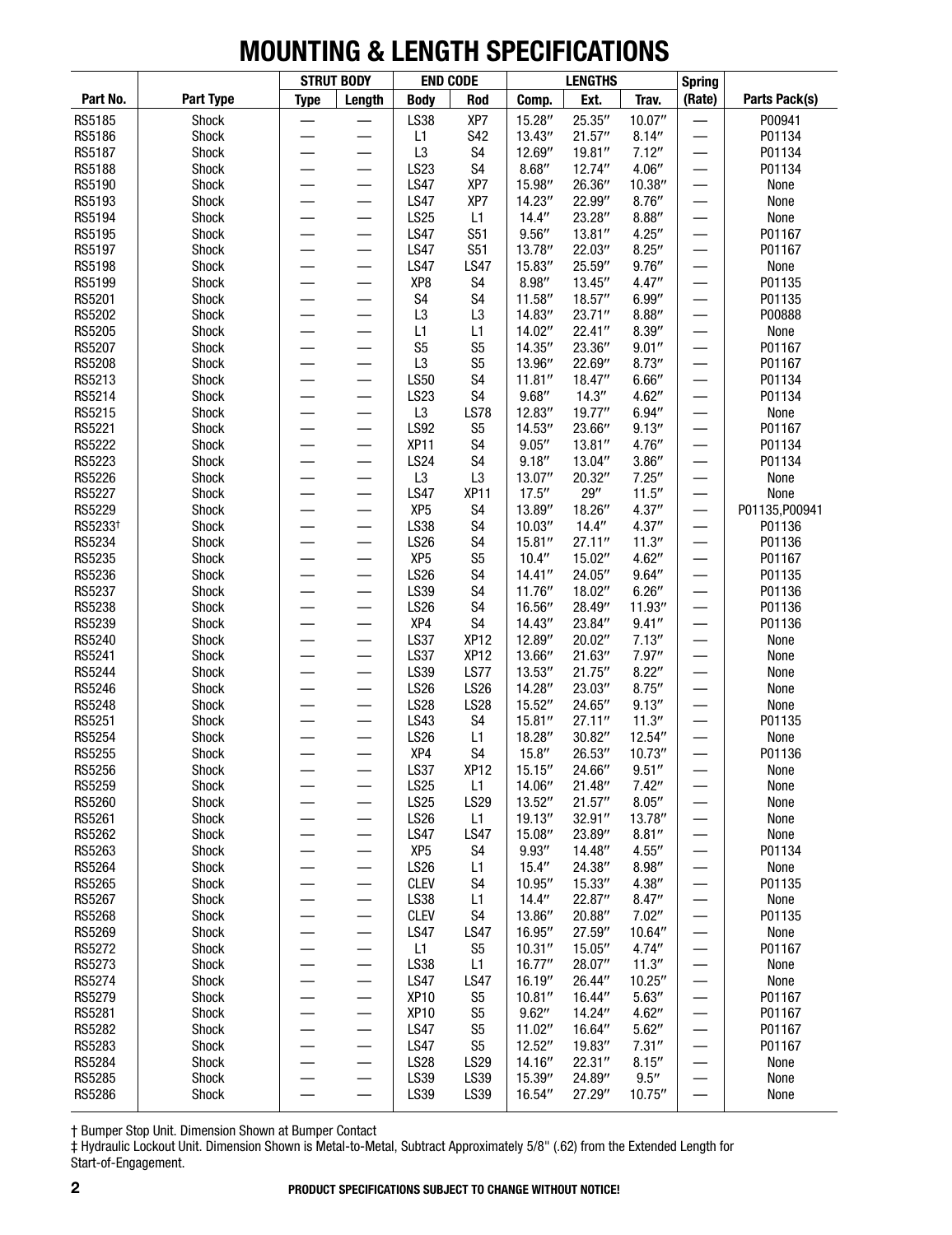|                               |                        |                          | <b>STRUT BODY</b>        | <b>END CODE</b>            |                                 |                  | <b>LENGTHS</b>   |                    | <b>Spring</b>            |                        |
|-------------------------------|------------------------|--------------------------|--------------------------|----------------------------|---------------------------------|------------------|------------------|--------------------|--------------------------|------------------------|
| Part No.                      | Part Type              | <b>Type</b>              | Length                   | <b>Body</b>                | Rod                             | Comp.            | Ext.             | Trav.              | (Rate)                   | Parts Pack(s)          |
| <b>RS5287</b>                 | Shock                  |                          |                          | LS39                       | LS39                            | 18.58"           | 30.56"           | 11.98"             |                          | None                   |
| <b>RS5288</b>                 | Shock                  | $\overline{\phantom{0}}$ |                          | <b>LS42</b>                | S <sub>5</sub>                  | 13.28"           | 15.39"           | 2.11''             | —                        | P01167                 |
| RS5289                        | Shock                  | —                        | —                        | <b>LS42</b>                | S <sub>5</sub>                  | 14"              | 21.36"           | 5.07''             | —                        | P01167                 |
| RS5295                        | Shock                  |                          |                          | <b>LS42</b>                | S <sub>5</sub>                  | 10.44''          | 15.2"            | 4.76"              | —                        | P01167                 |
| <b>RS5296</b>                 | Shock                  |                          |                          | <b>LS42</b>                | <b>S51</b>                      | 13.44"           | 21.69"           | 8.25''             | —                        | P01167                 |
| RS5297                        | Shock                  |                          |                          | <b>LS47</b>                | <b>LS47</b>                     | 18.08"           | 30.47"           | 12.39"             |                          | None                   |
| <b>RS5298</b>                 | Shock                  |                          |                          | LS38                       | LS38                            | 11.02"           | 16.97"           | 5.95''             |                          | None                   |
| RS5299                        | Shock                  |                          |                          | <b>LS47</b>                | XP7                             | 13.74"           | 20.98"           | 7.24''             | —                        | None                   |
| RS5300                        | Shock                  | $\overline{\phantom{0}}$ | —                        | <b>LS21</b>                | S4                              | 10.29"           | 14.54"           | 4.25''             | —                        | P01135                 |
| RS5301                        | Shock                  | $\overline{\phantom{0}}$ | $\overline{\phantom{0}}$ | <b>LS47</b>                | XP7                             | 14.86"           | 23.15"           | 8.29''             | —                        | None                   |
| RS5304<br><b>RS5308</b>       | Shock                  |                          |                          | <b>LS47</b>                | <b>LS47</b>                     | 16.54"           | 27.29"           | 10.75"             | —                        | None                   |
|                               | Shock                  |                          | $\overline{\phantom{0}}$ | <b>LS47</b><br><b>LS28</b> | XP <sub>11</sub><br><b>LS28</b> | 15.35"<br>14.84" | 23.99"<br>24.05" | 8.64''<br>9.21''   | —                        | None                   |
| RS5315<br>RS5317              | Shock<br>Shock         |                          |                          | <b>LS92</b>                | S <sub>5</sub>                  | 18.03"           | 28.94"           | 10.91''            | —                        | None<br>P01356         |
| RS5319                        | Shock                  | ÷                        |                          | <b>LS23</b>                | S42                             | 13.94"           | 22.49"           | 8.55''             | —<br>—                   | P01134                 |
| RS5324                        | Shock                  |                          |                          | LS38                       | S <sub>5</sub>                  | 14.9''           | 24.42"           | 9.52''             | $\overline{\phantom{0}}$ | P01167                 |
| RS5325                        | Shock                  | $\overline{\phantom{0}}$ | $\overline{\phantom{0}}$ | <b>LS47</b>                | XP <sub>11</sub>                | 15.11''          | 24.09"           | 8.98''             | —                        | None                   |
| RS5326                        | Shock                  |                          |                          | LS38                       | <b>S51</b>                      | 14.03"           | 21.79"           | 7.76''             | —                        | P01167                 |
| RS5327                        | Shock                  |                          |                          | LS38                       | XP12                            | 14"              | 21.31''          | 7.31''             | —                        | None                   |
| <b>RS5328</b>                 | Shock                  |                          | —                        | LS38                       | XP <sub>12</sub>                | 14.62"           | 22.67"           | 8.05''             | —                        | None                   |
| RS5329                        | Shock                  |                          |                          | LS38                       | S <sub>5</sub>                  | 15.52"           | 24.99"           | 9.47''             |                          | P01167                 |
| RS5330                        | Shock                  |                          |                          | LS38                       | XP <sub>12</sub>                | 16.11''          | 25.77"           | 9.66''             | —                        | None                   |
| RS5331                        | Shock                  |                          |                          | LS38                       | S <sub>5</sub>                  | 16.15''          | 27.22"           | 11.07"             | —                        | P01167                 |
| RS5332                        | Shock                  |                          | —                        | LS38                       | XP <sub>12</sub>                | 16.86"           | 28.25"           | 11.39"             | —                        | None                   |
| RS5358 <sup>+</sup>           | Shock                  |                          |                          | <b>LS78</b>                | S <sub>6</sub>                  | 11.47''          | 17.47''          | 6''                | —                        | P01482                 |
| RS5359 <sup>+</sup>           | Shock                  |                          |                          | <b>LS54</b>                | S <sub>6</sub>                  | 14.23"           | 22.97"           | 8.74''             | —                        | P01482                 |
| RS5367                        | Shock                  |                          |                          | <b>LS47</b>                | <b>LS47</b>                     | 16.46"           | 25.56"           | 9.1''              | —<br>—                   | None                   |
| RS5368                        | Shock                  |                          |                          | XP14                       | S <sub>5</sub>                  | 9.56''           | 13.91"           | 4.35''             |                          | P01167                 |
| RS5369                        | Shock                  |                          |                          | <b>LS47</b>                | <b>LS47</b>                     | 17.21''          | 28.22"           | 11.01"             | —<br>—                   | None                   |
| RS5370                        | Shock                  |                          |                          | <b>LS42</b>                | S <sub>5</sub>                  | 13.12"           | 16.27"           | 3.15''             | —<br>—                   | P01167                 |
| RS5371                        | Shock                  | —                        | —                        | <b>CLEV</b>                | S <sub>4</sub>                  | 11.2"            | 16.34"           | 5.14''             | —                        | P01135                 |
| RS5372                        | Shock                  |                          | —                        | LS38                       | S <sub>4</sub>                  | 10.27''          | 15.4''           | 5.13''             | —                        | P01135                 |
| RS5373                        | Shock                  |                          |                          | <b>LS92</b>                | S <sub>5</sub>                  | 11.01''          | 16.78"           | 5.77''             | —                        | P01167                 |
| RS5374                        | Shock                  |                          |                          | XP <sub>5</sub>            | S <sub>4</sub>                  | 14.14"           | 19.28"           | 5.14''             | —                        | P01135, P00941         |
| RS5375                        | Shock                  |                          |                          | <b>LS21</b>                | S <sub>4</sub>                  | 10.27''          | 15.56"           | 5.29''             |                          | P01135                 |
| RS5376                        | Shock                  |                          |                          | <b>CLEV</b>                | S <sub>5</sub>                  | 13.55"           | 16.21''          | 2.66''             | —                        | P01167                 |
| RS5377                        | Shock                  | —                        |                          | <b>CLEV</b>                | XP <sub>15</sub>                | 13.66"           | 17.95"           | 4.29"              | —                        | P01299                 |
| RS5378<br>RS5379 <sup>+</sup> | Shock                  |                          |                          | <b>CLEV</b><br><b>LS47</b> | XP <sub>15</sub><br><b>LS47</b> | 14.67"<br>16.12" | 18.96"<br>25.24" | 4.29''<br>9.12''   | $\overline{\phantom{0}}$ | P01299<br>None         |
| <b>RS5380</b>                 | Shock<br>Shock         |                          |                          | <b>CLEV</b>                | XP <sub>15</sub>                | 16.68"           | 22.95"           | 6.27''             |                          | P01617                 |
| RS5381 <sup>+</sup>           | Shock                  |                          |                          | <b>LS47</b>                | <b>LS47</b>                     | 17.99"           | 29.33"           | 11.34''            | —                        | None                   |
| RS5382                        | Shock                  |                          |                          | <b>CLEV</b>                | XP <sub>15</sub>                | 18.31''          | 24.59"           | 6.28''             |                          | P01617                 |
| RS5383 <sup>+</sup>           | Shock                  |                          | —                        | <b>LS47</b>                | <b>LS47</b>                     | 19.37"           | 31.12''          | 11.75''            |                          | None                   |
| RS5384 <sup>+</sup>           | Shock                  |                          | $\overline{\phantom{0}}$ | LS38                       | LS38                            | 18.46"           | 28.58"           | 10.12"             | —                        | None                   |
| RS5385                        | Shock                  |                          |                          | XP7                        | LS38                            | 16.77"           | 28.2"            | 11.43"             |                          | None                   |
| RS5386 <sup>+</sup>           | Shock                  | —                        | —                        | <b>LS41</b>                | LS39                            | 14.58"           | 23.07"           | 8.49''             |                          | None                   |
| RS5387 <sup>+</sup>           | Shock                  | —                        | —                        | <b>LS41</b>                | LS39                            | 14.58"           | 23.19"           | 8.61''             | —                        | None                   |
| RS5388 <sup>+</sup>           | Shock                  |                          | —                        | <b>LS23</b>                | <b>LS29</b>                     | 10.87"           | 15.76"           | 4.89"              |                          | None                   |
| RS5389 <sup>+</sup>           | Shock                  |                          | $\overline{\phantom{0}}$ | <b>LS28</b>                | LS30                            | 14.9''           | 23.78"           | 8.88''             |                          | None                   |
| RS5390 <sup>+</sup>           | Shock                  |                          | $\overline{\phantom{0}}$ | LS30                       | <b>LS52</b>                     | 14.58"           | 23.23"           | 8.65''             | $\overline{\phantom{0}}$ | None                   |
| RS5391 <sup>+</sup>           | Shock                  |                          |                          | <b>LS52</b>                | <b>LS28</b>                     | 15.1''           | 24.21''          | 9.11''             |                          | None                   |
| RS5392                        | Shock                  |                          | —                        | LS23                       | S4                              | 8.3''            | 11.87''          | 3.57''             |                          | P01135                 |
| RS5393                        | Shock                  | —                        | —                        | L1                         | L1                              | 13.89"           | 22.56"           | 8.67''             |                          | None                   |
| RS5394 <sup>+</sup>           | Shock                  | —                        | —                        | <b>LS44</b>                | <b>LS47</b>                     | 15.09"           | 24.19"           | 9.1''              | —                        | None                   |
| RS5395 <sup>+</sup>           | Shock                  | —                        | —                        | <b>LS81</b>                | <b>LS52</b>                     | 14.46"           | 22.95"           | 8.49''             | —                        | None                   |
| RS5396 <sup>+</sup>           | Shock                  |                          | $\overline{\phantom{0}}$ | <b>LS44</b>                | <b>LS44</b>                     | 11.84"           | 17.59"           | 5.75''             |                          | None                   |
| RS5397 <sup>+</sup>           | Shock                  |                          | $\overline{\phantom{0}}$ | <b>LS68</b>                | S <sub>5</sub>                  | 14.09"           | 22.09"           | $8^{\prime\prime}$ |                          | P01167                 |
| RS5398 <sup>+</sup>           | Shock                  |                          |                          | LS38                       | <b>LS29</b>                     | 15.22"           | 24.46"           | 9.24''             | —                        | None                   |
| RS5399                        | Shock                  |                          | —                        | <b>CLEV</b>                | S <sub>2</sub>                  | 16.13''          | 20.99"           | 4.86"              | —                        | P00762                 |
| RS5401                        | <b>Steering Damper</b> |                          | —                        | L1                         | L1                              | 12.27''          | 19.45"           | 7.18''             |                          | P00920, P00837, P00829 |
| RS5402                        | <b>Steering Damper</b> | —                        | $\qquad \qquad$          | S4                         | S <sub>4</sub>                  | 12.23"           | 20.25"           | 8.02''             | $\overline{\phantom{0}}$ | P01134                 |

† Bumper Stop Unit. Dimension Shown at Bumper Contact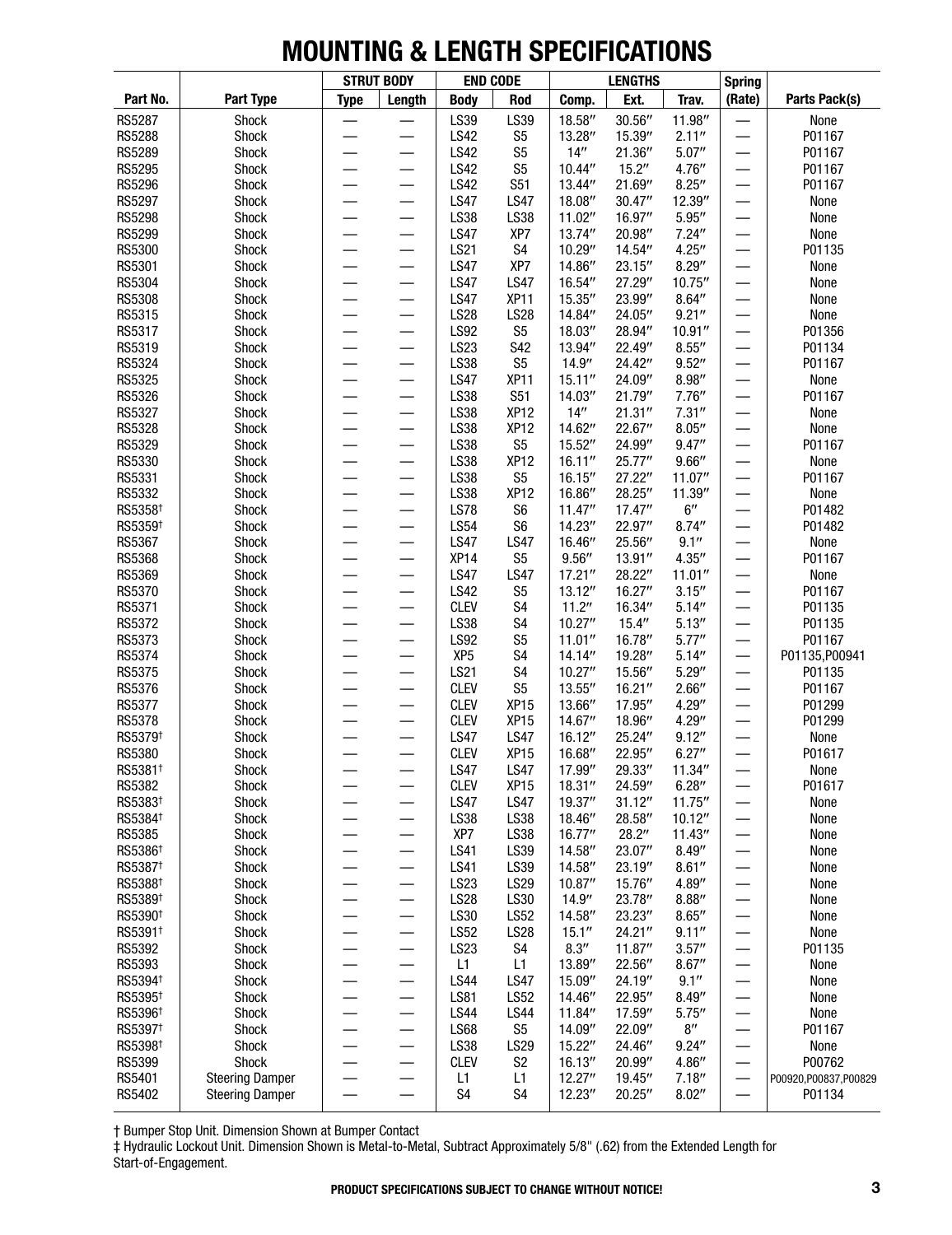|                         |                                                  |                                    | <b>STRUT BODY</b> | <b>END CODE</b>     |                                   |                   | <b>LENGTHS</b>    |                      | <b>Spring</b>            |                          |
|-------------------------|--------------------------------------------------|------------------------------------|-------------------|---------------------|-----------------------------------|-------------------|-------------------|----------------------|--------------------------|--------------------------|
| Part No.                | Part Type                                        | <b>Type</b>                        | Length            | <b>Body</b>         | Rod                               | Comp.             | Ext.              | Trav.                | (Rate)                   | Parts Pack(s)            |
| RS5403                  | <b>Steering Damper</b>                           |                                    |                   | S <sub>4</sub>      | S <sub>4</sub>                    | 13.22"            | 22.25"            | 9.03''               |                          | P01134                   |
| RS5404                  | <b>Steering Damper</b>                           |                                    |                   | L1                  | L1                                | 14.52"            | 23.96"            | 9.44''               | —                        | P01619,P00932,P00837     |
| RS5405                  | <b>Steering Damper</b>                           |                                    |                   | L1                  | S <sub>4</sub>                    | 12.82"            | 21.74"            | 8.92''               |                          | P01134, P00932           |
| RS5406                  | <b>Steering Damper</b>                           |                                    |                   | L1                  | L1                                | 17.77''           | 30.37''           | 12.6''               | —                        | None                     |
| RS5407                  | <b>Steering Damper</b>                           |                                    |                   | <b>LS37</b>         | L1                                | 11.91''           | 19.47"            | 7.56''               | —                        | P00837, P00953           |
| RS5409                  | <b>Steering Damper</b>                           |                                    |                   | <b>LS24</b><br>LS38 | LS5                               | 12.78"            | 20.71''           | 7.93''               | $\overline{\phantom{0}}$ | P01326                   |
| RS5410<br>RS5411        | <b>Steering Damper</b>                           | —                                  | —                 | LS35                | L1<br>L1                          | 14.42"<br>12.53'' | 24.34"<br>20.64"  | 9.92''<br>8.11''     |                          | P01730, P00847<br>P01368 |
| RS5412                  | <b>Steering Damper</b><br><b>Steering Damper</b> |                                    | —<br>—            | <b>LS24</b>         | L1                                | 14.15''           | 23.36"            | 9.21''               | —<br>—                   | P01368                   |
| RS5413                  | <b>Steering Damper</b>                           |                                    |                   | L1                  | S <sub>4</sub>                    | 15.7''            | 27.48"            | 11.78"               | $\overline{\phantom{0}}$ | P01135, P01385           |
| RS5415                  | <b>Steering Damper</b>                           |                                    | $\equiv$          | L1                  | <b>LS26</b>                       | 16.16"            | 27.94"            | 11.78"               | $\overline{\phantom{0}}$ | P01385                   |
| RS5416                  | <b>Steering Damper</b>                           |                                    |                   | <b>LS24</b>         | <b>LS37</b>                       | 14.15''           | 23.36"            | 9.21''               | —                        | None                     |
| RS5417                  | <b>Steering Damper</b>                           |                                    |                   | LS35                | L1                                | 13.66"            | 22.96"            | $9.3^{\prime\prime}$ |                          | P01368                   |
| RS5418                  | <b>Steering Damper</b>                           |                                    |                   | <b>LS24</b>         | <b>LS24</b>                       | 13.15''           | 20.7''            | 7.55''               |                          | None                     |
| RS5419                  | <b>Steering Damper</b>                           | —                                  | —                 | <b>LS38</b>         | L1                                | 14.56"            | 24.29"            | 9.73''               | —                        | P01730, P00847           |
| RS5420                  | <b>Steering Damper</b>                           | —                                  | —                 | LS38                | <b>LS24</b>                       | 13.24"            | 20.95"            | 7.71''               | —                        | None                     |
| RS5421                  | <b>Steering Damper</b>                           |                                    |                   | L1                  | <b>LS26</b>                       | 16.43"            | 28.15"            | 11.72"               | —                        | P01385                   |
| RS5601                  | Shock                                            |                                    |                   | L1                  | L1                                | 12.39"            | 19.83"            | 7.44''               | $\overline{\phantom{0}}$ | None                     |
| RS5602                  | Shock                                            |                                    |                   | XP <sub>1</sub>     | S <sub>4</sub>                    | 8.92''            | 13.42"            | 4.5''                |                          | P01134                   |
| RS5605                  | Shock                                            |                                    |                   | LS23                | S <sub>4</sub>                    | 8.92''            | 13.89"            | 4.97"                |                          | P01134                   |
| RS5606                  | Shock                                            |                                    |                   | LS38                | S <sub>4</sub>                    | 9.7''             | 15''              | 5.3''                |                          | P01135                   |
| RS5609                  | Shock                                            |                                    | $\qquad \qquad$   | XP <sub>5</sub>     | S <sub>4</sub>                    | 9.14''            | 14.37"            | 5.23''               | —                        | P01134                   |
| RS5610                  | <b>Shock</b>                                     |                                    |                   | <b>LS21</b>         | S <sub>4</sub>                    | 11.45''           | 18.4''            | 6.95''               | —                        | P01134                   |
| RS5753                  | Strut                                            | SS <sub>3</sub>                    | 16.61''           |                     | —                                 | 17.59"            | 20.42"            | 2.83''               |                          | P01611                   |
| <b>RS5754</b>           | Strut                                            | SS <sub>3</sub>                    | 12.48"            |                     | $\overline{\phantom{0}}$          | 13.52"            | 19.39"            | 5.87''               | $\equiv$                 | P01611                   |
| <b>RS5757</b>           | Strut                                            | SS7                                | 13.36"            |                     | —                                 | 13.56"            | 18.08"            | 4.52''               |                          | None                     |
| <b>RS5758</b>           | Strut                                            | SS <sub>2</sub>                    | 17.26"            |                     |                                   | 17.76"            | 23.52"            | 5.76''               |                          | P01613                   |
| RS5762<br>RS5763        | Strut<br>Strut                                   | SS <sub>3</sub><br>SS <sub>3</sub> | 12.64"<br>12.53"  |                     |                                   | 13.62"<br>13.5''  | 18.19"<br>16.18"  | 4.57''<br>2.68''     | —                        | P01612<br>P01612         |
| RS5764                  | Strut                                            | B4                                 | 9.72''            | —<br>—              | —<br>—                            | 9.7''             | 13.82"            | 4.12''               | —                        | None                     |
| RS5766                  | Strut                                            | SS <sub>3</sub>                    | 12.64"            |                     | —                                 | 13.62"            | 17.93"            | 4.31''               |                          | P01612                   |
| <b>RS5767</b>           | Strut                                            | SS <sub>2</sub>                    | 16.83"            |                     | —                                 | 17.33"            | 21.63"            | 4.3''                |                          | P01764                   |
| <b>RS5769</b>           | Strut                                            | SS <sub>2</sub>                    | 20.9''            |                     | —                                 | 21.4"             | 26.18"            | 4.78"                |                          | P01771                   |
| <b>RS5770</b>           | Strut                                            | SS <sub>3</sub>                    | 10.06"            |                     |                                   | 11.04"            | 15.81''           | 4.77''               |                          | P01612                   |
| RS5773                  | Strut                                            | SS <sub>3</sub>                    | 14.08"            |                     | $\overline{\phantom{0}}$          | 14.96"            | 18.79"            | 3.83''               |                          | P01614                   |
| <b>RS5774</b>           | Strut                                            | SS <sub>2</sub>                    | 14.46"            |                     | —                                 | 15.7''            | 20.64"            | 4.94"                | $\overline{\phantom{0}}$ | P01764                   |
| <b>RS5775</b>           | Strut                                            | SS <sub>2</sub>                    | 15.45"            | —                   | —                                 | 12.52"            | 16.44"            | 3.92''               | $\overline{\phantom{0}}$ | P00762                   |
| <b>RS5776</b>           | Strut                                            | SS <sub>2</sub>                    | 15.45"            | —                   | $\qquad \qquad$                   | 12.52"            | 16.44"            | 3.92''               | $\overline{\phantom{0}}$ | P00762                   |
| <b>RS5777</b>           | Strut                                            | SS <sub>2</sub>                    | 15.91''           |                     | —                                 | 16.89"            | 21.83"            | 4.94"                | $\overline{\phantom{0}}$ | P01613                   |
| RS5784                  | Strut                                            | SS7                                | 12.49"            |                     | $\overbrace{\phantom{123221111}}$ | 13.94"            | 17.71''           | 3.77''               | —                        | P01763, P01415           |
| RS5786                  | Strut                                            | SS7                                | 15.02"            |                     |                                   | 18.86"            | 22.6''            | 3.74''               |                          | P01763, P01415           |
| <b>RS5788</b>           | Strut                                            | SS <sub>4</sub>                    | 14.93"            |                     |                                   | 15.43"            | 21.19"            | 5.76''               |                          | P01768                   |
| <b>RS5789</b>           | Strut                                            | SS4                                | 18.22"            |                     | —                                 | 18.72"            | 24.5''            | 5.78''               |                          | P01768                   |
| RS5803                  | Strut                                            | SS <sub>1</sub>                    | 15.88"            | —                   | $\overline{\phantom{0}}$          | 16.38"            | 20.87"            | 4.49''               | —                        | P01770                   |
| RS5804                  | Strut                                            | SS <sub>2</sub><br>SS <sub>2</sub> | 15.92"            | —                   | —                                 | 17.17''           | 21.64"            | 4.47''               | $\overline{\phantom{0}}$ | P01770<br>P01770         |
| RS5806<br><b>RS5808</b> | Strut                                            | SS4                                | 13.03"<br>14.93"  | —                   | —                                 | 21.49"<br>15.43"  | 26.15"<br>21.19'' | 4.66''               |                          | P01747                   |
| RS5810                  | Strut<br>Strut                                   | SS4                                | 11.78"            | —                   | —<br>$\overline{\phantom{m}}$     | 18.72"            | 24.5''            | 5.76''<br>5.78''     |                          | P01768                   |
| RS5811 <sup>+</sup>     | Strut                                            | <b>B11</b>                         | 15.84"            | —<br>—              |                                   | 16.48"            | 23.35"            | 6.87''               |                          | P00762                   |
| RS5812 <sup>+</sup>     | Strut                                            | <b>B11</b>                         | 15.84"            | —                   |                                   | 16.48"            | 23.35"            | 6.87''               | —                        | P00762                   |
| RS5813 <sup>+</sup>     | Strut                                            | <b>B11</b>                         | 15.1''            | —                   | $\qquad \qquad \longleftarrow$    | 15.73"            | 22.6''            | 6.87''               | —                        | P00762                   |
| RS5814 <sup>+</sup>     | Strut                                            | <b>B10</b>                         | 15.1''            | —                   | $\overline{\phantom{0}}$          | 15.73"            | 22.6''            | 6.87''               | —                        | P00762                   |
| RS5815 <sup>+</sup>     | Strut                                            | <b>B10</b>                         | 15.1''            | —                   | —                                 | 15.73"            | 22.6''            | 6.87''               |                          | P00762                   |
| RS5816 <sup>+</sup>     | Strut                                            | <b>B10</b>                         | 15.1''            | —                   |                                   | 15.73"            | 22.6''            | 6.87''               |                          | P00762                   |
| RS5817 <sup>+</sup>     | Strut                                            | B8                                 | 10.57''           | —                   | $\overline{\phantom{m}}$          | 11.07''           | 16.08"            | 5.01''               | —                        | None                     |
| RS5818                  | Strut                                            | SS <sub>2</sub>                    | 15.64"            | —                   |                                   | 16.14"            | 19.63"            | 3.49''               |                          | P01764                   |
| RS5819 <sup>+</sup>     | Strut                                            | SS <sub>2</sub>                    | 13.72"            | —                   | $\overline{\phantom{m}}$          | 14.36"            | 21.2"             | 6.85''               | $\overline{\phantom{0}}$ | P01764                   |
| RS5820                  | Strut                                            | SS <sub>2</sub>                    | 17.84"            | —                   | $\qquad \qquad -$                 | 16.66"            | 19.18"            | 2.5''                | —                        | P01611                   |
| RS5821                  | Strut                                            | SS <sub>3</sub>                    | 17.24"            | —                   |                                   | 16.54"            | 19.06"            | 2.52"                | —                        | P01611                   |
| RS5822 <sup>+</sup>     | Strut                                            | SS <sub>3</sub>                    | 13.02"            | —                   | —                                 | 13.52"            | 19.39"            | 5.87''               |                          | P01611                   |
| RS5825 <sup>+</sup>     | Strut                                            | SS <sub>2</sub>                    | 10.7''            | —                   | —                                 | 11.4"             | 15.71''           | 4.31''               |                          | P00906                   |

† Bumper Stop Unit. Dimension Shown at Bumper Contact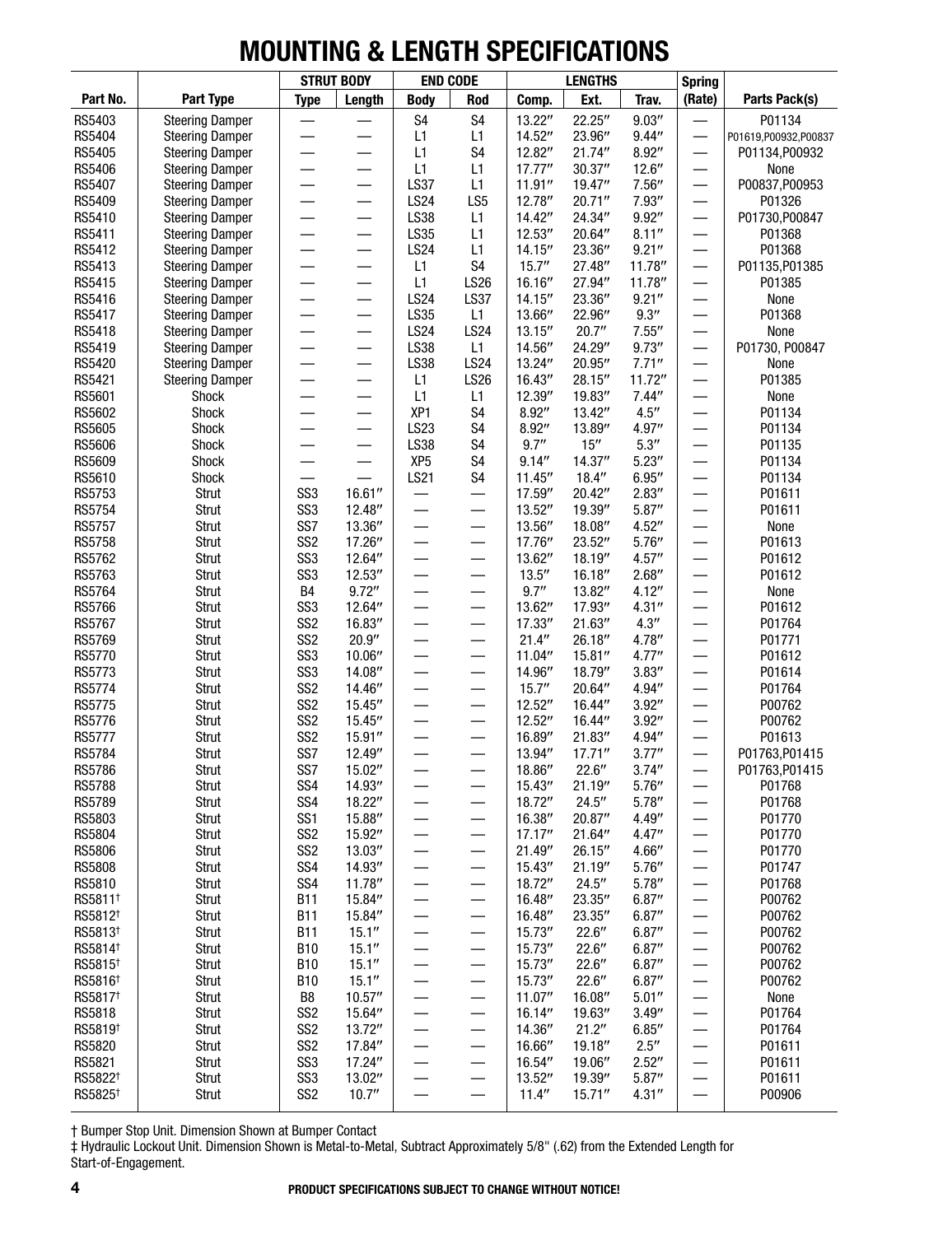|                         |                |                                                      | <b>STRUT BODY</b>        |                            | <b>END CODE</b>                  |                    | <b>LENGTHS</b>     |                    | <b>Spring</b>            |                      |
|-------------------------|----------------|------------------------------------------------------|--------------------------|----------------------------|----------------------------------|--------------------|--------------------|--------------------|--------------------------|----------------------|
| Part No.                | Part Type      | <b>Type</b>                                          | Length                   | <b>Body</b>                | Rod                              | Comp.              | Ext.               | Trav.              | (Rate)                   | Parts Pack(s)        |
| RS5826 <sup>+</sup>     | Strut          | <b>B4</b>                                            | 13.57"                   |                            |                                  | 14.07"             | 20.25"             | 6.18''             |                          | None                 |
| RS5827 <sup>+</sup>     | Strut          | SS <sub>3</sub>                                      | 9.91''                   |                            |                                  | 10.79"             | 14.62"             | 3.83''             | —                        | P01614               |
| RS5828 <sup>+</sup>     | Strut          | SS <sub>2</sub>                                      | 16.39"                   |                            | $\overline{\phantom{0}}$         | 16.89"             | 21.83"             | 4.94"              |                          | P01167               |
| RS5829                  | Strut          | SS <sub>4</sub>                                      | 13.36"                   |                            |                                  | 13.56"             | 18.08"             | 4.52''             | —                        | P01632, P01650       |
| <b>RS7008</b>           | Shock          | ÷,                                                   | $\overline{\phantom{0}}$ | L1                         | L1                               | 14''               | 21.47"             | 7.47''             | —                        | P00915, P01057       |
| RS7023                  | Shock          | $\overline{\phantom{0}}$                             | $\equiv$                 | <b>LS40</b>                | <b>LS40</b>                      | 14.91''            | 22.52"             | 7.61''             | —                        | None                 |
| RS7034                  | Shock          |                                                      | $\overline{\phantom{0}}$ | L1                         | L1                               | 20.82"             | 33.63"             | 12.82"             |                          | P00915, P01013       |
| <b>RS7040</b><br>RS7043 | Shock          |                                                      |                          | LS23<br><b>LS92</b>        | S <sub>4</sub><br>S <sub>5</sub> | 13.88"             | 21.93"             | 8.06''             | —                        | P01134               |
| <b>RS7044</b>           | Shock<br>Shock |                                                      |                          | <b>LS92</b>                | S51                              | 15.13"<br>15.71''  | 22.97"<br>24.33"   | 7.84''<br>8.61''   | —                        | P01167<br>P01167     |
| <b>RS7046</b>           | Shock          |                                                      |                          | <b>LS26</b>                | L1                               | 16.68"             | 26.59"             | 9.91''             |                          | None                 |
| <b>RS7050</b>           | Shock          |                                                      |                          | LS26                       | L1                               | 16.84"             | 27.1"              | 10.26"             | —                        | None                 |
| <b>RS7055</b>           | Shock          | —                                                    | $\overline{\phantom{0}}$ | <b>LS42</b>                | S <sub>5</sub>                   | 15.47"             | 23.47"             | $8^{\prime\prime}$ | $\overline{\phantom{0}}$ | P01167               |
| <b>RS7056</b>           | Shock          | —                                                    | —                        | <b>LS47</b>                | <b>LS47</b>                      | 19.57"             | 31.78"             | 12.21''            | —                        | None                 |
| <b>RS7061</b>           | Shock          |                                                      |                          | XP <sub>5</sub>            | <b>S42</b>                       | 17.41''            | 28.2"              | 10.79"             | —                        | P01134               |
| RS7062                  | Shock          | $\overline{\phantom{0}}$                             | —                        | <b>LS37</b>                | XP <sub>12</sub>                 | 15.77''            | 24.93"             | 9.18''             | —                        | None                 |
| <b>RS7065</b>           | Shock          |                                                      | $\overline{\phantom{0}}$ | <b>LS38</b>                | <b>LS97</b>                      | 17.56"             | 24.63"             | 7.07''             |                          | None                 |
| <b>RS7066</b>           | Shock          |                                                      |                          | <b>LS38</b>                | <b>LS97</b>                      | 19.5''             | 28.01"             | 8.51''             | —                        | None                 |
| <b>RS7067</b>           | Shock          |                                                      |                          | <b>LS27</b>                | <b>LS97</b>                      | 18.51''            | 26.56"             | 8.05''             | —                        | None                 |
| <b>RS7068</b>           | Shock          | $\overline{\phantom{0}}$                             |                          | LS39                       | <b>LS97</b>                      | 19.93"             | 29.16"             | 9.23''             | $\overline{\phantom{0}}$ | None                 |
| RS7112                  | Shock          |                                                      | —                        | L1                         | L1                               | 16.25"             | 25.88"             | 9.63''             |                          | P00913, P00915       |
| RS7113                  | Shock          |                                                      |                          | L1                         | L1                               | 13.42"             | 20.73"             | 7.31''             | —                        | P00916               |
| RS7118                  | Shock          | —                                                    |                          | L1                         | L1                               | 14.26"             | 22.31"             | 8.01''             |                          | P00912,P00915,P01013 |
| RS7119                  | Shock          |                                                      | $\overline{\phantom{0}}$ | L1                         | L1                               | 12.14"             | 18.27"             | 6.13''             | —                        | P00916               |
| <b>RS7128</b>           | Shock          |                                                      |                          | XP <sub>5</sub>            | <b>S42</b>                       | 13.51''            | 21.21''            | 7.7''              |                          | P01136, P00941       |
| RS7129                  | Shock          | $\overline{\phantom{0}}$                             |                          | L1                         | XP <sub>12</sub>                 | 13.62"             | 21.12"             | 7.5''              | —                        | None                 |
| RS7150                  | Shock          | $\overline{\phantom{0}}$<br>$\overline{\phantom{0}}$ |                          | <b>LS40</b><br>LS40        | LS33<br>LS33                     | 11.35''            | 16.6''             | 5.24''<br>5.97''   | —                        | None                 |
| RS7152<br>RS7168        | Shock<br>Shock |                                                      | $\overline{\phantom{0}}$ | LS38                       | <b>S42</b>                       | 12.14"<br>15.78"   | 18.11''<br>25.41'' | 9.63''             | —<br>—                   | None<br>P01135       |
| RS7190                  | Shock          |                                                      |                          | <b>LS92</b>                | XP7                              | 16.05"             | 25.62"             | 9.57''             | —                        | None                 |
| <b>RS7198</b>           | Shock          |                                                      |                          | <b>LS92</b>                | <b>LS92</b>                      | 16.43"             | 25.35"             | 8.93''             | $\overline{\phantom{0}}$ | None                 |
| <b>RS7239</b>           | Shock          |                                                      |                          | XP <sub>5</sub>            | <b>S42</b>                       | 15.04"             | 23.97"             | 8.93''             |                          | P01136               |
| <b>RS7240</b>           | Shock          | $\overline{\phantom{0}}$                             |                          | <b>LS37</b>                | XP <sub>12</sub>                 | 12.39"             | 18.91"             | 6.52''             | —                        | None                 |
| <b>RS7241</b>           | Shock          | $\overline{\phantom{0}}$                             |                          | <b>LS37</b>                | XP <sub>12</sub>                 | 14.21''            | 22.3''             | 8.09''             | —                        | None                 |
| <b>RS7254</b>           | Shock          | $\overline{\phantom{0}}$                             | $\overline{\phantom{0}}$ | <b>LS26</b>                | L1                               | 18.32"             | 29.76"             | 11.44"             | —                        | None                 |
| <b>RS7255</b>           | Shock          | $\overline{\phantom{0}}$                             |                          | XP <sub>5</sub>            | S <sub>4</sub>                   | 15.78"             | 25.41''            | 9.63''             | —                        | P01136               |
| <b>RS7256</b>           | Shock          |                                                      |                          | <b>LS37</b>                | XP <sub>12</sub>                 | 15.58"             | 24.86"             | 9.28''             | —                        | None                 |
| <b>RS7261</b>           | Shock          |                                                      |                          | LS26                       | L1                               | 19.55"             | 32.4''             | 12.85"             | —                        | None                 |
| <b>RS7262</b>           | Shock          |                                                      |                          | <b>LS47</b>                | <b>LS47</b>                      | 15.33"             | 23.92"             | 8.59''             |                          | None                 |
| <b>RS7264</b>           | Shock          |                                                      |                          | <b>LS26</b>                | L1                               | 15.5''             | 24.54"             | 9.04''             | $\overline{\phantom{0}}$ | None                 |
| <b>RS7267</b>           | Shock          |                                                      |                          | <b>LS26</b>                | L1                               | 14.65"             | 23.13"             | 8.49''             |                          | None                 |
| <b>RS7268</b>           | Shock          |                                                      | $\overline{\phantom{0}}$ | <b>CLEV</b>                | S42                              | 13.75"             | 20.85"             | 7.11''             | —                        | P01135               |
| RS7269<br><b>RS7272</b> | Shock<br>Shock |                                                      | —                        | <b>LS47</b><br>L1          | <b>LS47</b><br>S <sub>5</sub>    | 17.41''<br>10.42'' | 27.37"<br>15.3''   | 9.97''<br>4.88"    |                          | None<br>P01167       |
| <b>RS7274</b>           | Shock          |                                                      | —                        | <b>LS47</b>                | <b>LS47</b>                      | 16.43"             | 26.05"             | 9.63''             | —                        | None                 |
| <b>RS7286</b>           | Shock          |                                                      | —                        | <b>LS38</b>                | <b>LS38</b>                      | 16.74"             | 26.72"             | 9.98''             |                          | None                 |
| <b>RS7295</b>           | Shock          |                                                      |                          | <b>LS42</b>                | S <sub>5</sub>                   | 10.6''             | 15.63"             | 5.02''             |                          | P01167               |
| <b>RS7296</b>           | Shock          |                                                      | —                        | <b>LS42</b>                | S51                              | 13.43"             | 21.13''            | 7.7''              |                          | P01167               |
| RS7305                  | Shock          |                                                      |                          | S <sub>5</sub>             | <b>LS68</b>                      | 14.57"             | 22.49"             | 7.92"              |                          | P01167               |
| RS7316                  | Shock          |                                                      | —                        | LS38                       | LS38                             | 18.34"             | 29.56"             | 11.23''            | —                        | None                 |
| <b>RS7317</b>           | Shock          | —                                                    | —                        | <b>LS92</b>                | S51                              | 17.6''             | 28.71"             | 11.11''            | —                        | P01167               |
| RS7319                  | Shock          |                                                      | —                        | LS23                       | S4                               | 14.36"             | 22.56"             | 8.2''              | —                        | P01134               |
| RS7326                  | Shock          | $\overline{\phantom{0}}$                             | —                        | LS38                       | S51                              | 14.73"             | 23.58"             | 8.85''             | —                        | P01167               |
| <b>RS7328</b>           | Shock          |                                                      | —                        | LS38                       | XP <sub>12</sub>                 | 15.16"             | 24.01"             | 8.85''             |                          | None                 |
| RS7329                  | Shock          | —                                                    | —                        | <b>LS27</b>                | S <sub>5</sub>                   | 15.82"             | 25''               | 9.18''             | —                        | P01167               |
| RS7330                  | Shock          |                                                      | —                        | <b>LS38</b>                | XP <sub>12</sub>                 | 16.95"             | 27.17"             | 10.22"             |                          | None                 |
| RS7331                  | Shock          |                                                      | —                        | LS38                       | S51                              | 16.5''             | 26.76"             | 10.26"             |                          | P01167               |
| RS7367                  | Shock          | —<br>—                                               | —                        | <b>LS92</b>                | <b>LS92</b>                      | 16.42"             | 25.66"             | 9.24''             | —                        | None                 |
| RS7369                  | Shock          |                                                      | —                        | LS92                       | <b>LS92</b>                      | 17.64"             | 28.28"             | 10.64"             | —                        | None                 |
| <b>RS7370</b><br>RS7371 | Shock<br>Shock | $\overline{\phantom{0}}$                             | —                        | <b>LS42</b><br><b>CLEV</b> | S51<br>S4                        | 11.15''<br>11.56"  | 16.6''<br>16.48"   | 5.44''<br>4.92"    | —                        | P01167<br>P01135     |
|                         |                |                                                      |                          |                            |                                  |                    |                    |                    |                          |                      |

† Bumper Stop Unit. Dimension Shown at Bumper Contact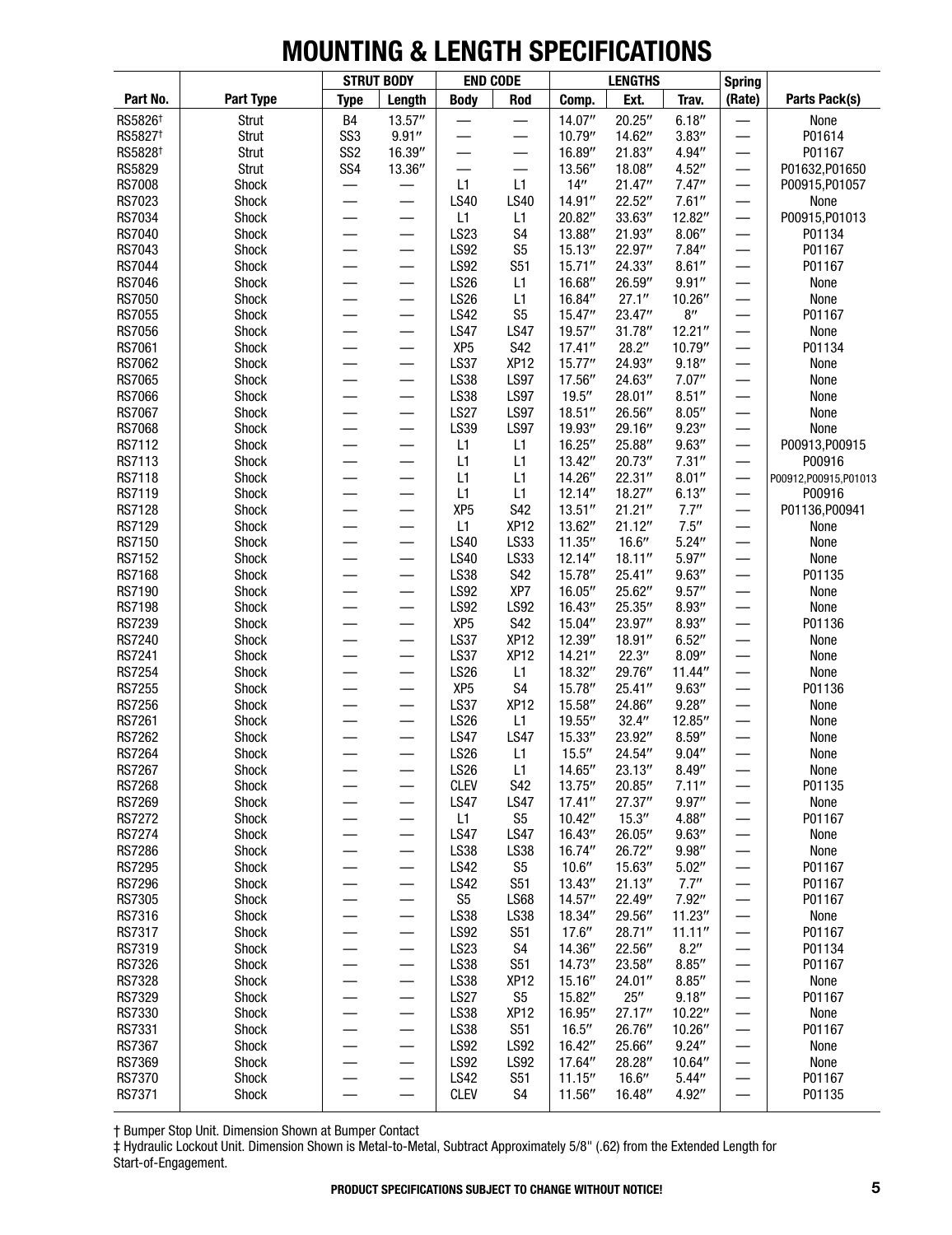|                                 |                        |                                    | <b>STRUT BODY</b>                 |                          | <b>END CODE</b>          |                  | <b>LENGTHS</b>   |                    | <b>Spring</b>            |                                  |
|---------------------------------|------------------------|------------------------------------|-----------------------------------|--------------------------|--------------------------|------------------|------------------|--------------------|--------------------------|----------------------------------|
| Part No.                        | Part Type              | <b>Type</b>                        | Length                            | <b>Body</b>              | Rod                      | Comp.            | Ext.             | Trav.              | (Rate)                   | Parts Pack(s)                    |
| <b>RS7379</b>                   | Shock                  |                                    |                                   | <b>LS92</b>              | <b>LS92</b>              | 16.31''          | 25.88"           | 0.38''             |                          | None                             |
| RS7380 <sup>+</sup>             | Shock                  |                                    |                                   | <b>CLEV</b>              | XP <sub>15</sub>         | 16.64"           | 23''             | 6.36''             |                          | P01617                           |
| RS7384                          | Shock                  | —                                  | —                                 | <b>LS38</b>              | LS38                     | 18.11''          | 28.86"           | 10.76"             | —                        | None                             |
| <b>RS7388</b>                   | Shock                  |                                    |                                   | L1                       | L1                       | 18.35"           | 29.64"           | 11.29"             | $\overline{\phantom{0}}$ | None                             |
| RS7391                          | Shock                  |                                    | —                                 | L1                       | S <sub>5</sub>           | 12.33''          | 19.01''          | 6.68''             |                          | P01167                           |
| <b>RS7401</b>                   | <b>Steering Damper</b> |                                    |                                   | L1                       | L1                       | 12.2"            | 19.3''           | 7.1''              |                          | P00920,P00837,P00829             |
| RS7402                          | <b>Steering Damper</b> |                                    | —                                 | S <sub>2</sub>           | S4                       | 12.21''          | 20.2"            | 7.98"              |                          | P01134                           |
| <b>RS7405</b>                   | <b>Steering Damper</b> |                                    |                                   | L1                       | S <sub>4</sub>           | 13''             | 21.5''           | 8.5''              | $\overline{\phantom{0}}$ | P00932, P01134                   |
| RS7410                          | <b>Steering Damper</b> |                                    | —                                 | LS38                     | L1                       | 14.73"           | 24.17"           | 9.44''             | $\overline{\phantom{0}}$ | P00847, P01730                   |
| RS7411                          | <b>Steering Damper</b> |                                    | —                                 | LS35                     | L1                       | 12.71''          | 20.54"           | 7.83''             | —                        | P01368                           |
| RS7412                          | <b>Steering Damper</b> |                                    | —                                 | <b>LS24</b>              | L1                       | 14.33"           | 23.32"           | 8.99''             | —                        | P01368                           |
| RS7418                          | <b>Steering Damper</b> |                                    |                                   | <b>LS24</b>              | <b>LS37</b>              | 13.17''          | 20.63"           | 7.47''             |                          | None                             |
| <b>RS7759</b>                   | Strut                  | SS <sub>2</sub>                    | 17.16"                            |                          |                          | 17.76"           | 23.62"           | 5.87''             | $\overline{\phantom{0}}$ | P01696, P01613                   |
| <b>RS7767</b>                   | Strut                  | SS <sub>2</sub><br>SS <sub>2</sub> | 15.99"                            |                          |                          | 16.34"           | 21.93"           | 5.59''             |                          | P01683                           |
| <b>RS7777</b>                   | Strut                  | SS7                                | 16.27"                            |                          | —                        | 16.89"           | 20.08"           | 5.19''             | $\qquad \qquad$          | P01613, P01696                   |
| <b>RS7784</b><br><b>RS7785</b>  | Strut<br>Strut         | SS7                                | 12.54"<br>12.74"                  | —<br>—                   | —                        | 14.25"<br>14.44" | 17.79"<br>17.98" | 3.54''<br>3.54''   | $\qquad \qquad$          | P01658, P01415<br>P01658, P01415 |
| <b>RS7786</b>                   | Strut                  | SS7                                | 17.32"                            | $\overline{\phantom{0}}$ | $\overline{\phantom{0}}$ | 19.03"           | 22.56"           | 3.54''             | $\overline{\phantom{0}}$ | P01658, P01415                   |
| <b>RS7792</b>                   | Strut                  | SS <sub>2</sub>                    | 15.99"                            | —                        | $\overline{\phantom{0}}$ | 16.34"           | 21.93"           | 5.59''             |                          | P01683                           |
| <b>RS7804</b>                   | Strut                  | SS <sub>2</sub>                    | 16.61''                           |                          | —                        | 16.93"           | 21.85"           | 4.92"              |                          | P01659                           |
| <b>RS7805</b>                   | Strut                  | SS <sub>2</sub>                    | 16.61''                           |                          |                          | 16.93"           | 21.85"           | 4.92"              |                          | P01659                           |
| <b>RS7806</b>                   | Strut                  | SS <sub>2</sub>                    | 20.95"                            | $\overline{\phantom{0}}$ | —                        | 21.27''          | 26.19"           | 4.92"              | $\qquad \qquad$          | P01659                           |
| <b>RS7808</b>                   | Strut                  | SS <sub>4</sub>                    | 15.03"                            | —                        |                          | 15.35"           | 21.2"            | 5.85''             | $\overline{\phantom{0}}$ | P01728                           |
| RS7810                          | Strut                  | SS <sub>4</sub>                    | 18.27"                            | $\overline{\phantom{0}}$ | —                        | 18.59"           | 24.45"           | 5.86''             | $\overline{\phantom{0}}$ | P01728                           |
| RS7830                          | Strut                  | SS7                                | 12.72"                            |                          | —                        | 13.63"           | 16.85"           | 3.23''             | $\overline{\phantom{0}}$ | P01706, P01415                   |
| RS7832                          | Strut                  | SS <sub>2</sub>                    | 19.6''                            |                          | —                        | 20.51''          | 23.74"           | 3.23''             | $\qquad \qquad$          | P01706, P01415                   |
| RS7833                          | Strut                  | SS <sub>2</sub>                    | 20.95"                            |                          |                          | 21.27''          | 26.19"           | 4.92"              |                          | P01659                           |
| <b>RS7837</b>                   | Strut                  | SS7                                | 16.79"                            |                          |                          | 17.11''          | 22.03"           | 4.92"              |                          | P01659, P01726                   |
| <b>RS7838</b>                   | Strut                  | SS7                                | 20.94"                            | $\overline{\phantom{0}}$ | $\qquad \qquad$          | 21.27''          | 26.19"           | 4.92"              | $\qquad \qquad$          | P01659, P01726                   |
| <b>RS7841</b>                   | Strut                  | SS <sub>2</sub>                    | 13.78"                            |                          |                          | 15.08"           | 19.51''          | 4.43''             | —                        | P01749                           |
| RS55001 <sup>+</sup>            | Shock                  |                                    |                                   | <b>LS24</b>              | <b>LS24</b>              | 13.39"           | 21.08"           | 7.69"              |                          | P00816                           |
| RS55005                         | Shock                  |                                    |                                   | L2                       | LS39                     | 17.24"           | 29.01"           | 11.77''            | $\overline{\phantom{0}}$ | None                             |
| RS55006                         | Shock                  |                                    | —                                 | L1                       | L1                       | 11.74''          | 18.02"           | 6.28''             | $\overline{\phantom{0}}$ | P00915                           |
| RS55007                         | Shock                  |                                    | $\overline{\phantom{0}}$          | <b>LS26</b>              | L1                       | 14.89"           | 24.29"           | 9.41''             |                          | None                             |
| RS55008                         | Shock                  |                                    |                                   | L1                       | L1                       | 13.76"           | 22.04"           | 8.28''             |                          | P00915, P01057                   |
| RS55009                         | Shock                  |                                    |                                   | <b>LS38</b>              | S <sub>4</sub>           | 15.75"           | 26.32"           | 10.57''            |                          | P01134                           |
| RS55010                         | Shock                  |                                    | —                                 | LS21                     | LS21                     | 16.01''          | 26.89"           | 10.88"             | $\overline{\phantom{0}}$ | P00915, P01057,                  |
|                                 |                        |                                    |                                   |                          |                          |                  |                  |                    |                          | P00920                           |
| RS55012                         | Shock                  |                                    |                                   | L1                       | L1<br>S4                 | 19.01''          | 32.54"           | 13.53"<br>10.15''  |                          | P00915,P00934                    |
| RS55014                         | Shock                  |                                    |                                   | S4<br>LS38               | S4                       | 14.67"           | 24.82"           | 10.16''            |                          | Two P01134                       |
| RS55017<br>RS55023 <sup>+</sup> | Shock<br>Shock         |                                    |                                   | <b>LS47</b>              | <b>LS47</b>              | 15.12"<br>14.97" | 25.28"<br>22.56" | 7.59''             |                          | P01135<br>None                   |
| RS55029 <sup>+</sup>            | Shock                  |                                    | —                                 | <b>LS26</b>              | S <sub>4</sub>           | 9.75''           | 14.32"           | 4.57''             | $\overline{\phantom{0}}$ | P01135                           |
| RS55034                         | Shock                  |                                    | —                                 | L1                       | L1                       | 20.01''          | 34.04"           | 14.03"             |                          | P00915, P01013                   |
| RS55036                         | Shock                  |                                    | —                                 | L1                       | L1                       | 21.01"           | 36.04"           | 15.03"             |                          | P00915, P01013                   |
| RS55036AT                       | <b>Shock</b>           |                                    | $\overline{\phantom{0}}$          | <b>LS78</b>              | L1                       | 21.06"           | 36.09"           | 15.03"             |                          | None                             |
| RS55039                         | <b>Shock</b>           |                                    | $\overline{\phantom{0}}$          | L1                       | S42                      | 9.67''           | 14.32"           | 4.65''             |                          | P01134, P01013                   |
| RS55040                         | <b>Shock</b>           |                                    | —                                 | <b>LS35</b>              | <b>S15</b>               | 13.75"           | 22.84"           | 9.09''             |                          | P01134                           |
| RS55041                         | Shock                  |                                    | $\qquad \qquad$                   | <b>LS23</b>              | S4                       | 13.25"           | 21.41''          | 8.16''             |                          | P01134                           |
| RS55042 <sup>+</sup>            | Shock                  |                                    | —                                 | <b>LS92</b>              | S <sub>5</sub>           | 13.85"           | 20.79"           | 6.94''             |                          | P01167                           |
| RS55043 <sup>+</sup>            | Shock                  |                                    | —                                 | <b>LS92</b>              | S <sub>5</sub>           | 14.97"           | 23.37"           | 8.4''              | $\overline{\phantom{0}}$ | P01167                           |
| RS55044 <sup>+</sup>            | Shock                  | —                                  | —                                 | <b>LS92</b>              | S <sub>5</sub>           | 15.72"           | 24.86"           | 9.14''             | —                        | P01167                           |
| RS55045 <sup>+</sup>            | <b>Shock</b>           |                                    | $\qquad \qquad \longleftarrow$    | <b>LS26</b>              | L1                       | 19.76"           | 33.79"           | 14.03"             |                          | None                             |
| RS55046 <sup>+</sup>            | <b>Shock</b>           |                                    |                                   | <b>LS26</b>              | L1                       | 16.39"           | 27.17"           | 10.78"             |                          | none                             |
| <b>RS55046A</b>                 | Shock                  |                                    | —                                 | <b>LS78</b>              | L1                       | 16.41''          | 27.41"           | 10.78"             |                          | None                             |
| RS55047 <sup>+</sup>            | Shock                  |                                    | —                                 | <b>LS26</b>              | L1                       | 18.51''          | 31.46"           | 12.95"             |                          | None                             |
| RS55047AT                       | Shock                  |                                    | —                                 | <b>LS78</b>              | L1                       | 18.58"           | 31.24"           | 12.66"             |                          | None                             |
| RS55048                         | Shock                  |                                    | —                                 | <b>LS92</b>              | S <sub>5</sub>           | 16.6''           | 26.73"           | 10.13''            |                          | P01167                           |
| RS55054                         | Shock                  | $\overline{\phantom{0}}$           |                                   | <b>LS42</b>              | <b>LS47</b>              | 15.04"           | 23.45"           | 8.41''             | —                        | None                             |
| RS55056 <sup>+</sup>            | Shock                  |                                    | —                                 | <b>LS92</b>              | LS92                     | 18.69"           | 31.97''          | 13.28"             |                          | None                             |
| RS55063                         | Shock                  |                                    | $\overbrace{\phantom{123221111}}$ | <b>LS38</b>              | <b>LS97</b>              | 15.96"           | 21.96"           | $6^{\prime\prime}$ |                          | None                             |

† Bumper Stop Unit. Dimension Shown at Bumper Contact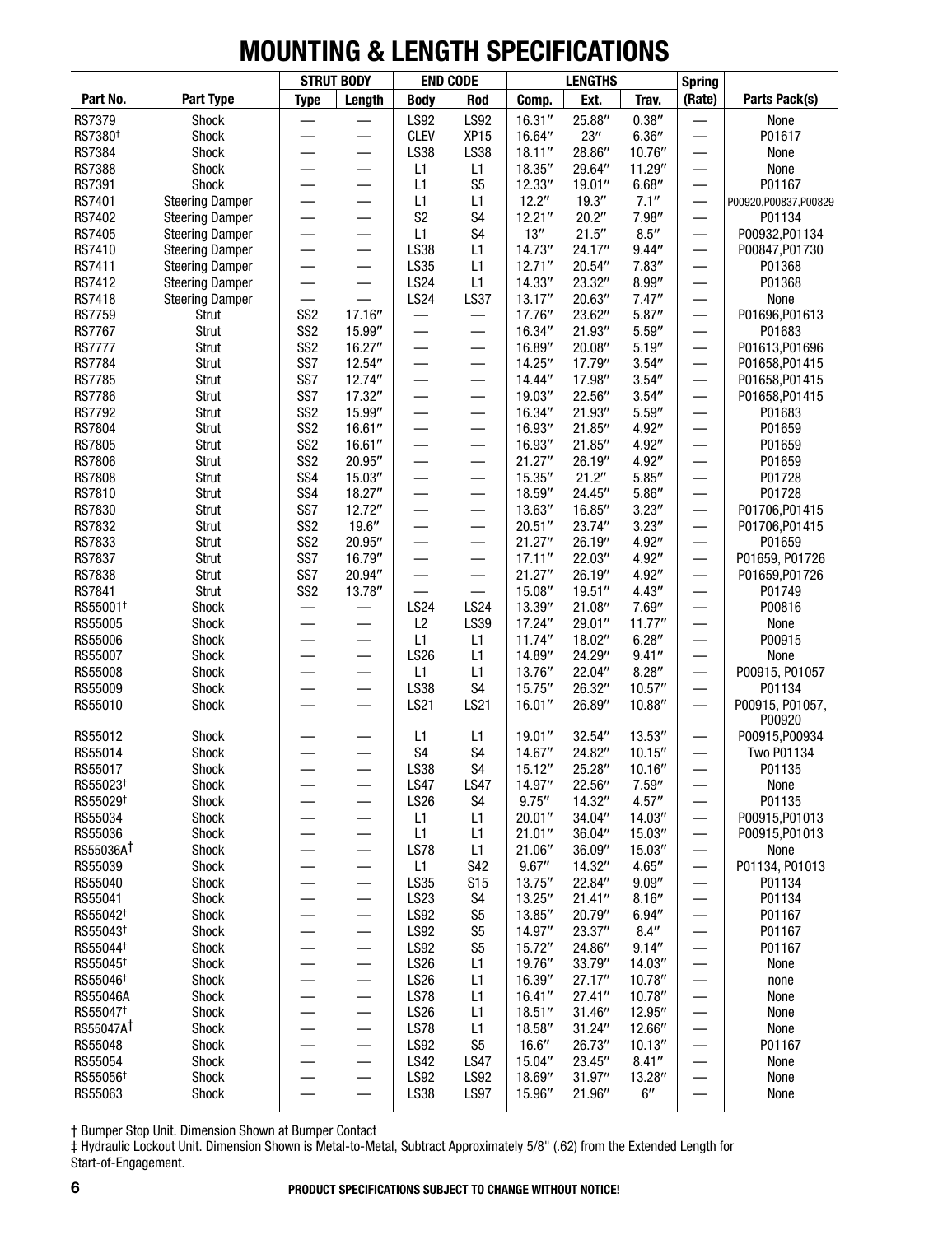|                      |                |                          | <b>STRUT BODY</b>        | <b>END CODE</b>                |                        |                   | <b>LENGTHS</b>    |                  | <b>Spring</b>            |                        |
|----------------------|----------------|--------------------------|--------------------------|--------------------------------|------------------------|-------------------|-------------------|------------------|--------------------------|------------------------|
| Part No.             | Part Type      | <b>Type</b>              | Length                   | <b>Body</b>                    | Rod                    | Comp.             | Ext.              | Trav.            | (Rate)                   | Parts Pack(s)          |
| RS55064              | Shock          |                          |                          | LS38                           | <b>LS97</b>            | 17.24"            | 24.41"            | 7.17''           |                          | None                   |
| RS55065              | Shock          |                          |                          | LS38                           | <b>LS97</b>            | 17.52"            | 25.21''           | 7.69"            | —                        | None                   |
| RS55066              | Shock          | $\overline{\phantom{0}}$ | $\overline{\phantom{0}}$ | LS38                           | <b>LS97</b>            | 19.41''           | 28.59"            | 9.19''           |                          | None                   |
| RS55067              | Shock          |                          |                          | LS38                           | <b>LS97</b>            | 18.49"            | 27.14"            | 8.65''           |                          | None                   |
| RS55068              | Shock          |                          |                          | LS38                           | <b>LS97</b>            | 19.96"            | 29.74"            | 9.78''           |                          | None                   |
| RS55069              | Shock          | $\overline{\phantom{0}}$ |                          | LS43                           | LS43                   | 17.63"            | 24.05"            | 6.42''           | $\overline{\phantom{0}}$ | None                   |
| RS55070<br>RS55072   | Shock<br>Shock |                          |                          | LS43<br><b>LS47</b>            | LS43<br>S <sub>5</sub> | 19.84"<br>15.87"  | 28.22"<br>24.76"  | 8.38''<br>8.89'' | —                        | None<br>P01167         |
| RS55100              | Shock          |                          |                          | <b>LS47</b>                    | <b>LS47</b>            | 15.69"            | 25.21''           | 9.53''           | —                        | None                   |
| RS55111              | Shock          | $\overline{\phantom{0}}$ |                          | L2                             | L2                     | 12.86"            | 20.26"            | 7.4''            |                          | None                   |
| RS55112              | Shock          |                          |                          | L1                             | L1                     | 16.01''           | 26.42"            | 10.41''          | —                        | P00913, P00915         |
| RS55113              | Shock          |                          |                          | L1                             | L1                     | 12.89"            | 20.29"            | 7.4''            |                          | P00916                 |
| RS55114              | Shock          | $\overline{\phantom{0}}$ |                          | L <sub>2</sub>                 | L2                     | 15.11''           | 24.64"            | 9.53''           | —                        | P00939                 |
| RS55115              | Shock          | $\overline{\phantom{0}}$ | $\overline{\phantom{0}}$ | L1                             | S <sub>4</sub>         | 12.87"            | 20.66"            | 7.79''           | —                        | P00916                 |
| RS55116 <sup>+</sup> | Shock          |                          |                          | L1                             | L1                     | 14.86"            | 24.05"            | 9.19''           | —                        | P00916                 |
| RS55117              | Shock          | $\overline{\phantom{0}}$ |                          | L1                             | S <sub>4</sub>         | 11.87''           | 18.7''            | 6.83''           | $\overline{\phantom{0}}$ | P01134, P00910         |
| RS55118              | Shock          | $\overline{\phantom{0}}$ | $\overline{\phantom{0}}$ | L1                             | L1                     | 14.01''           | 22.29"            | 8.28''           | —                        | P00912,P00915,P01013   |
| RS55119              | Shock          |                          |                          | L1                             | L1                     | 11.64"            | 18.04"            | 6.4''            | —                        | P00916, P00925         |
| RS55120              | Shock          |                          |                          | LS36                           | L1                     | 9.86''            | 14.14"            | 4.28''           |                          | P00915, P00916         |
| RS55123 <sup>+</sup> | Shock          | $\overline{\phantom{0}}$ | $\overline{\phantom{0}}$ | LS39                           | LS39                   | 11.89"            | 18.08"            | 6.19''           | —                        | None                   |
| RS55124              | Shock          | $\overline{\phantom{0}}$ | $\overline{\phantom{0}}$ | <b>LS40</b>                    | XP4                    | 14.07"            | 24.21"            | 10.14''          | —                        |                        |
| RS55125              | Shock          |                          |                          | <b>LS26</b>                    | L1                     | 14.11''           | 22.26"            | 8.15''           | —                        | None                   |
| RS55126 <sup>+</sup> | Shock          | $\overline{\phantom{0}}$ | —                        | <b>LS26</b>                    | L1                     | 16.01''           | 26.42"            | 10.41''          | —                        | None                   |
| RS55128 <sup>+</sup> | Shock          | $\overline{\phantom{0}}$ |                          | XP <sub>5</sub>                | S4                     | 13.05"            | 21.03"            | 7.98''           | $\overline{\phantom{0}}$ | P01136                 |
| RS55129<br>RS55132   | Shock<br>Shock |                          |                          | L1<br>L1                       | XP <sub>12</sub><br>L1 | 12.76"<br>16.11'' | 20.04"<br>26.39"  | 7.28''<br>10.28" |                          | None<br>P00911 Two     |
| RS55134              | Shock          |                          |                          | L1                             | L1                     | 19.11''           | 32.77"            | 13.66"           | —                        | P00915, P00934         |
| RS55136 <sup>+</sup> | Shock          | $\overline{\phantom{0}}$ | —                        | L1                             | S <sub>4</sub>         | 11.25''           | 17.44"            | 6.19''           | $\overline{\phantom{0}}$ | P01134, P00910         |
| RS55143              | Shock          | $\overline{\phantom{0}}$ |                          | L <sub>3</sub>                 | L <sub>3</sub>         | 15.56"            | 25.22"            | 9.66''           | —                        | None                   |
| RS55144              | Shock          | $\overline{\phantom{0}}$ | —                        | L <sub>3</sub>                 | L <sub>3</sub>         | 14.19"            | 22.34"            | 8.15''           | —                        | None                   |
| RS55145 <sup>+</sup> | Shock          | $\overline{\phantom{0}}$ |                          | <b>LS50</b>                    | S4                     | 9.25''            | 13.45"            | 4.2''            |                          | P01134                 |
| RS55147              | Shock          |                          |                          | <b>LS40</b>                    | <b>LS40</b>            | 14.56"            | 23.82"            | 9.26''           |                          |                        |
| RS55149 <sup>+</sup> | Shock          |                          |                          | <b>LS27</b>                    | <b>LS27</b>            | 16.81''           | 27.84"            | 11.03"           |                          | None                   |
| RS55150 <sup>+</sup> | Shock          |                          |                          | <b>LS40</b>                    | <b>LS77</b>            | 11.51''           | 16.79"            | 5.28''           | —<br>—                   | None                   |
| RS55151              | Shock          | $\overline{\phantom{0}}$ | —                        | <b>LS37</b>                    | <b>LS37</b>            | 12.26"            | 19.48"            | 7.22''           | —                        | P00816                 |
| RS55152 <sup>+</sup> | Shock          |                          | $\overline{\phantom{0}}$ | <b>LS40</b>                    | LS77                   | 12.01''           | 17.96"            | 5.95''           | $\overline{\phantom{0}}$ | None                   |
| RS55157              | Shock          |                          |                          | S <sub>5</sub>                 | <b>LS54</b>            | 13.67"            | 22.08"            | 8.41''           | —                        | P01167                 |
| RS55159              | Shock          |                          |                          | S4                             | S4                     | 12.79"            | 21.07"            | 8.28''           | —                        | <b>Two P01136</b>      |
| RS55165 <sup>+</sup> | Shock          |                          |                          | <b>LS26</b>                    | <b>LS26</b>            | 14.01''           | 22.42"            | 8.41''           |                          | None                   |
| RS55166              | Shock          |                          |                          | XP <sub>5</sub>                | S <sub>4</sub>         | 9.45''            | 13.83"            | 4.38''           | $\overline{\phantom{0}}$ | P01134                 |
| RS55168              | Shock          |                          |                          | <b>LS38</b>                    | S <sub>4</sub>         | 15.13''           | 25.28"            | 10.15''          |                          | P01135                 |
| RS55179<br>RS55180   | Shock<br>Shock |                          | —<br>——                  | L1                             | S4<br>L <sub>3</sub>   | 13.76"<br>13.69"  | 22.28"<br>21.47'' | 8.52''<br>7.78'' | —                        | P01135, P00920<br>None |
| RS55185 <sup>+</sup> | Shock          |                          | —<br>—                   | L <sub>3</sub><br>LS26         | XP7                    | 15.51''           | 25.42"            | 9.91''           |                          | P0941                  |
| RS55187              | Shock          |                          |                          | L <sub>3</sub>                 | S4                     | 12.34"            | 19.81"            | 7.47''           |                          | P01134                 |
| RS55188 <sup>+</sup> | Shock          |                          | —                        | LS23                           | S4                     | 8.87''            | 12.7''            | 3.83''           |                          | P01134                 |
| RS55190 <sup>+</sup> | Shock          |                          | —                        | <b>LS92</b>                    | XP7                    | 16.08"            | 26.36"            | 10.28"           |                          | None                   |
| RS55194              | Shock          | —                        | —                        | <b>LS25</b>                    | L1                     | 14.41''           | 22.31"            | 7.9''            | —                        | None                   |
| RS55195              | Shock          | —                        | —                        | <b>LS47</b>                    | S51                    | 9.57''            | 13.82"            | 4.25''           |                          | P01167                 |
| RS55197              | Shock          | $\overline{\phantom{0}}$ | $\qquad \qquad$          | <b>LS47</b>                    | S51                    | 13.66"            | 22.06"            | 8.4''            |                          | P01167                 |
| RS55198              | Shock          |                          | $\overline{\phantom{0}}$ | <b>LS47</b>                    | <b>LS47</b>            | 15.69"            | 25.59"            | 9.9''            | —                        | None                   |
| RS55199              | Shock          |                          | $\overline{\phantom{0}}$ | XP8                            | S <sub>5</sub>         | 9.25''            | 13.44"            | 4.2''            |                          | P01135                 |
| RS55207              | Shock          |                          |                          | S <sub>5</sub>                 | S <sub>5</sub>         | 14.29"            | 23.32"            | 9.03''           |                          | <b>Two P01167</b>      |
| RS55208              | Shock          |                          | —                        | L <sub>3</sub>                 | S <sub>5</sub>         | 14.04"            | 22.7''            | 8.66''           |                          | P01167                 |
| RS55214              | Shock          | —                        | —                        | LS23                           | S4                     | 9.67''            | 14.32"            | 4.65''           | —                        | P01134                 |
| RS55215              | Shock          | —                        | —                        | L <sub>3</sub>                 | <b>LS78</b>            | 12.78"            | 19.81"            | 7.03''           |                          | None                   |
| RS55221 <sup>+</sup> | Shock          | $\overline{\phantom{0}}$ | $\qquad \qquad$          | <b>LS92</b>                    | S <sub>5</sub>         | 14.59"            | 23.63"            | 9.04''           |                          | P01167                 |
| RS55222              | Shock          |                          | —                        | XP <sub>11</sub>               | S42                    | 9.42''            | 13.7''            | 4.28''           | —                        | P01134                 |
| RS55226              | Shock          |                          | —                        | L <sub>3</sub>                 | L3                     | 13.19"            | 20.34"            | 7.15''           | —                        | None                   |
| RS55227              | Shock          | $\overline{\phantom{0}}$ | —                        | <b>LS92</b><br>XP <sub>5</sub> | XP <sub>5</sub><br>S4  | 17.33"<br>13.72"  | 29.56"<br>18.25"  | 12.24"<br>4.53'' |                          | P01135, P00941         |
| RS55229              | Shock          |                          |                          |                                |                        |                   |                   |                  |                          |                        |

† Bumper Stop Unit. Dimension Shown at Bumper Contact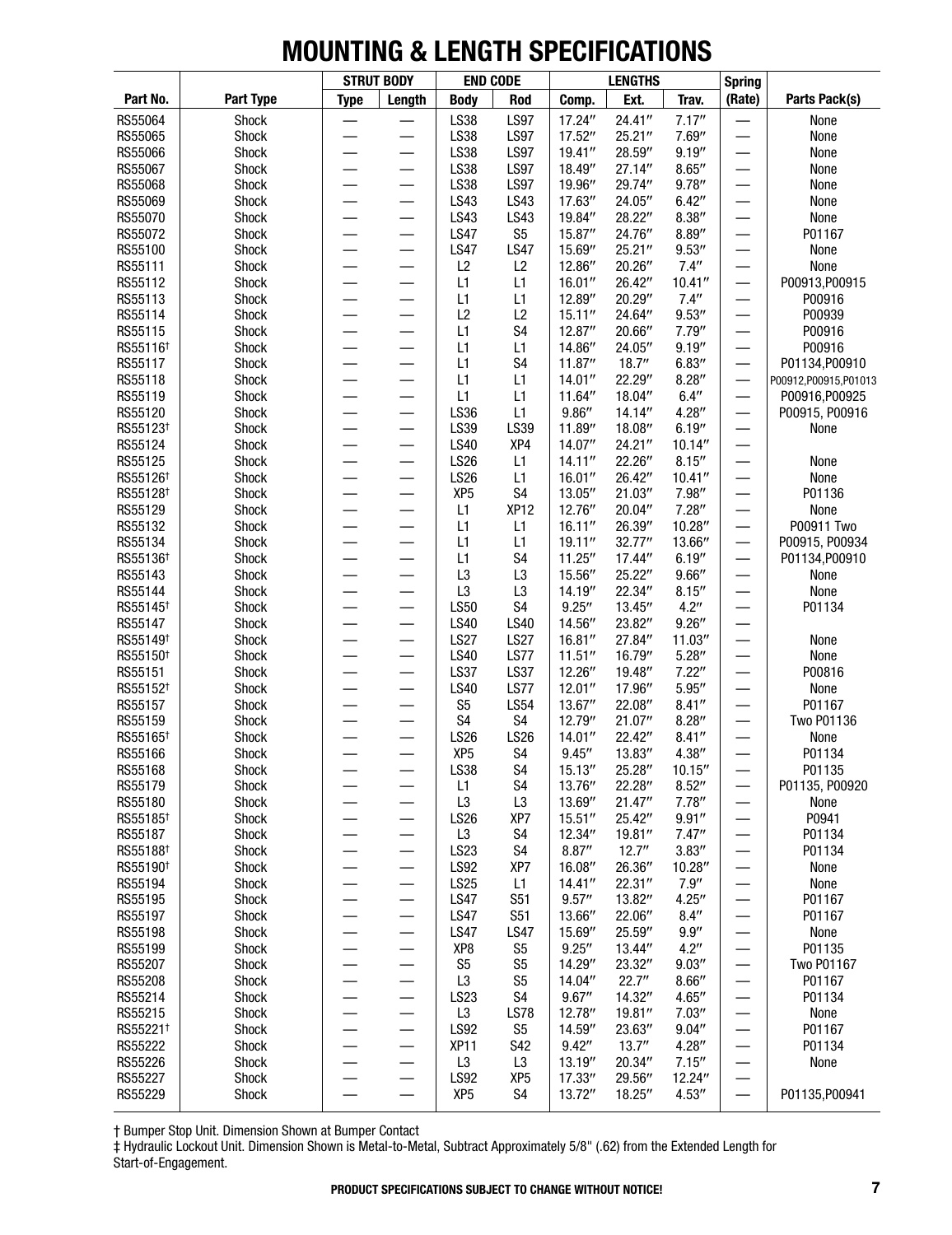|                                              |                |                          | <b>STRUT BODY</b>              | <b>END CODE</b>            |                            |                     | <b>LENGTHS</b>    |                   | <b>Spring</b>            |                |
|----------------------------------------------|----------------|--------------------------|--------------------------------|----------------------------|----------------------------|---------------------|-------------------|-------------------|--------------------------|----------------|
| Part No.                                     | Part Type      | <b>Type</b>              | Length                         | <b>Body</b>                | Rod                        | Comp.               | Ext.              | Trav.             | (Rate)                   | Parts Pack(s)  |
| RS55233 <sup>+</sup>                         | Shock          |                          |                                | <b>LS27</b>                | S <sub>4</sub>             | 9.84''              | 14.37''           | 4.53''            |                          | P01136         |
| RS55234 <sup>+</sup>                         | Shock          |                          |                                | <b>LS26</b>                | S <sub>4</sub>             | 16.13''             | 27.03"            | 10.9''            |                          | P01136         |
| RS55235                                      | Shock          |                          |                                | XP <sub>5</sub>            | S <sub>5</sub>             | 10.24''             | 15''              | 4.76''            |                          | P01167         |
| RS55236 <sup>+</sup>                         | Shock          |                          |                                | <b>LS26</b>                | S <sub>4</sub>             | 14.5''              | 24.03"            | 9.53''            | —                        | P01135         |
| RS55237 <sup>+</sup>                         | Shock          |                          |                                | LS39                       | S <sub>4</sub>             | 11.59"              | 18''              | 6.41''            |                          | P01136         |
| RS55238                                      | Shock          |                          |                                | LS38                       | S42                        | 16.88"              | 29.09"            | 12.21''           |                          | P01136         |
| RS55239                                      | Shock          |                          |                                | XP4                        | S <sub>4</sub>             | 14.43"              | 23.84"            | 9.41''            | $\overline{\phantom{0}}$ | P01136         |
| RS55240                                      | Shock          |                          |                                | <b>LS37</b>                | XP <sub>12</sub>           | 12.76"              | 20.04"            | 7.28''            | —                        | None           |
| RS55241                                      | Shock          |                          |                                | <b>LS37</b>                | XP <sub>12</sub>           | 13.51''             | 21.67''           | 8.16''            |                          | None           |
| RS55244                                      | Shock          |                          |                                | <b>LS89</b>                | LS77                       | 13.76"              | 22.39"            | 8.63''            |                          |                |
| RS55245 <sup>+</sup>                         | Shock          |                          |                                | L1                         | XP <sub>12</sub>           | 15.01''             | 24.67"            | 9.66''            | —                        | None           |
| RS55246                                      | Shock          |                          |                                | <b>LS26</b>                | <b>LS26</b>                | 14.21''             | 23''              | 8.79''            |                          | None           |
| RS55248                                      | Shock          |                          |                                | <b>LS28</b>                | <b>LS28</b>                | 15.36"              | 25.24"            | 9.88''            |                          |                |
| RS55251<br>RS55254 <sup>+</sup>              | Shock          |                          |                                | LS43<br><b>LS26</b>        | S <sub>4</sub>             | 16.02"              | 27.06"            | 11.03''           |                          | P01135         |
|                                              | Shock          |                          |                                | <b>LS78</b>                | L1                         | 18.26"              | 30.83''           | 12.57''           | $\overline{\phantom{0}}$ | None           |
| RS55254A<br>RS55255                          | Shock<br>Shock |                          |                                | XP4                        | L1<br>S <sub>4</sub>       | 18.32"<br>15.8''    | 30.85"<br>26.53"  | 12.53"<br>10.73'' | —                        | None<br>P01136 |
| RS55256                                      | Shock          |                          |                                | <b>LS37</b>                | XP <sub>12</sub>           | 15.01''             | 24.67"            | 9.66''            | —                        | None           |
| RS55259                                      | Shock          |                          |                                | <b>LS25</b>                | L1                         | 13.49"              | 21.51''           | 8.02''            |                          | None           |
| RS55260 <sup>+</sup>                         | Shock          |                          |                                | <b>LS25</b>                | LS29                       | 13.64"              | 21.54"            | 7.9''             |                          | None           |
| RS55261                                      | Shock          |                          |                                | <b>LS26</b>                | L1                         | 19.01''             | 32.98"            | 13.97"            |                          | None           |
| RS55262                                      | Shock          |                          |                                | <b>LS47</b>                | <b>LS47</b>                | 15.08"              | 23.89"            | 8.81''            | —                        | None           |
| RS55263 <sup>+</sup>                         | Shock          |                          |                                | XP <sub>5</sub>            | S <sub>4</sub>             | $10^{\prime\prime}$ | 14.45"            | 4.45''            | $\overline{\phantom{0}}$ | P01134         |
| RS55264 <sup>+</sup>                         | Shock          |                          |                                | <b>LS26</b>                | L1                         | 15.26"              | 24.42"            | 9.16''            |                          | None           |
| RS55265 <sup>+</sup>                         | Shock          |                          |                                | <b>CLEV</b>                | S <sub>4</sub>             | 11.02"              | 15.31''           | 4.29''            |                          | P01135         |
| RS55267 <sup>+</sup>                         | Shock          |                          |                                | <b>LS26</b>                | L1                         | 14.26"              | 22.92"            | 8.66''            |                          | None           |
| RS55268                                      | Shock          |                          |                                | <b>CLEV</b>                | S <sub>4</sub>             | 13.78"              | 20.81"            | 7.03''            |                          | P01135         |
| RS55269                                      | Shock          |                          |                                | <b>LS47</b>                | <b>LS47</b>                | 16.81''             | 27.59"            | 10.78"            |                          | None           |
| RS55272                                      | Shock          |                          |                                | L1                         | S <sub>5</sub>             | 10.13''             | 15.04"            | 4.91''            | —                        | P01167         |
| RS55273 <sup>+</sup>                         | Shock          |                          | —                              | <b>LS26</b>                | L1                         | 16.89"              | 28.08"            | 11.19"            | $\overline{\phantom{0}}$ | None           |
| RS55274                                      | Shock          |                          |                                | <b>LS47</b>                | <b>LS47</b>                | 16.19"              | 26.44"            | 10.25''           |                          | None           |
| RS55279                                      | Shock          |                          |                                | <b>XP10</b>                | S <sub>5</sub>             | 10.66"              | 16.44"            | 5.78''            |                          | P01167         |
| RS55281 <sup>+</sup>                         | Shock          |                          |                                | XP <sub>12</sub>           | S <sub>5</sub>             | 9.76''              | 14.2"             | 4.44''            |                          | P01167         |
| RS55282 <sup>+</sup>                         | Shock          |                          |                                | <b>LS92</b>                | S <sub>5</sub>             | 10.97"              | 16.63"            | 5.66''            |                          | P01167         |
| RS55283 <sup>+</sup>                         | Shock          |                          |                                | <b>LS47</b>                | S <sub>5</sub>             | 12.63"              | 19.79"            | 7.16''            |                          | P01167         |
| RS55284                                      | Shock          |                          |                                | <b>LS28</b>                | <b>LS91</b>                | 13.99"              | 22.58"            | 8.59''            |                          |                |
| RS55285                                      | Shock          |                          | —                              | LS39                       | LS39                       | 15.41''             | 24.95"            | 9.54''            | $\overline{\phantom{0}}$ | None           |
| RS55286 <sup>+</sup><br>RS55287 <sup>+</sup> | Shock          |                          | $\overline{\phantom{0}}$       | <b>LS26</b><br><b>LS26</b> | <b>LS26</b><br><b>LS26</b> | 16.43"              | 27.22"            | 10.79"            | —                        | None           |
| RS55288                                      | Shock<br>Shock |                          |                                | <b>LS42</b>                | S <sub>5</sub>             | 18.43"<br>13.04"    | 30.59''<br>15.39" | 12.16"<br>2.35''  |                          | None<br>P01167 |
| RS55289                                      |                |                          |                                | <b>LS42</b>                | S <sub>5</sub>             | 13.88"              | 21.41''           | 7.53''            |                          | P01167         |
| RS55295                                      | Shock<br>Shock |                          |                                | <b>LS42</b>                | S <sub>5</sub>             | 10.26"              | 15.16"            | 4.9''             |                          | P01167         |
| RS55296                                      | Shock          |                          | —                              | <b>LS42</b>                | S <sub>5</sub>             | 13.5''              | 21.66"            | 8.16''            |                          | P01167         |
| RS55297                                      | Shock          |                          | —                              | <b>LS47</b>                | <b>LS47</b>                | 18.08"              | 30.47''           | 12.39"            | —                        | None           |
| RS55299                                      | Shock          | —                        |                                | <b>LS47</b>                | XP7                        | 13.58"              | 20.98"            | 7.4''             | $\overline{\phantom{0}}$ | None           |
| RS55300                                      | Shock          |                          | $\qquad \qquad \longleftarrow$ | LB1                        | S <sub>4</sub>             | 10.17''             | 15.12"            | 4.95"             |                          | P01135         |
| RS55301                                      | Shock          |                          |                                | XP7                        | <b>LS47</b>                | 14.73"              | 23.13"            | 8.4''             |                          | None           |
| RS55304                                      | Shock          |                          | $\qquad \qquad$                | <b>LS47</b>                | <b>LS47</b>                | 16.56"              | 27.34"            | 10.78"            |                          | None           |
| RS55308                                      | Shock          |                          | $\qquad \qquad$                | <b>LS92</b>                | XP <sub>11</sub>           | 15.18"              | 23.96"            | 8.78''            |                          | None           |
| RS55315                                      | Shock          |                          | $\qquad \qquad$                | <b>LS28</b>                | <b>LS28</b>                | 14.93"              | 24.13"            | 9.2"              |                          | None           |
| RS55316 <sup>+</sup>                         | Shock          |                          | $\qquad \qquad$                | <b>LS38</b>                | LS38                       | 17.56"              | 29.38"            | 11.82"            | —                        | None           |
| RS55317 <sup>+</sup>                         | Shock          | —                        | $\overbrace{\phantom{13333}}$  | <b>LS92</b>                | S <sub>5</sub>             | 17.85"              | 28.94"            | 11.09"            | —                        | P01356         |
| RS55319                                      | Shock          |                          | —                              | <b>LS35</b>                | S4                         | 13.76"              | 22.72"            | 8.96''            |                          | P01134         |
| RS55324                                      | Shock          |                          |                                | LS38                       | S <sub>5</sub>             | 14.73"              | 24.38"            | 9.65''            |                          | P01167         |
| RS55325                                      | Shock          |                          | $\qquad \qquad$                | <b>LS92</b>                | XP7                        | 14.96"              | 24.11"            | 9.15''            |                          | None           |
| RS55326                                      | Shock          |                          | $\qquad \qquad$                | LS38                       | S51                        | 13.85"              | 21.75''           | 7.9''             |                          | P01167         |
| RS55328                                      | Shock          |                          | $\qquad \qquad$                | LS38                       | XP <sub>12</sub>           | 14.46"              | 22.61"            | 8.15''            | $\overline{\phantom{0}}$ | None           |
| RS55329                                      | Shock          |                          | $\qquad \qquad$                | LS38                       | S <sub>5</sub>             | 15.35"              | 25.01"            | 9.66''            | —                        | P01167         |
| RS55330                                      | Shock          | $\overline{\phantom{0}}$ | $\overbrace{\phantom{13333}}$  | LS38                       | XP <sub>12</sub>           | 15.96"              | 25.75"            | 9.79''            | —                        | None           |
| RS55331                                      | Shock          |                          | —                              | <b>LS38</b>                | S <sub>5</sub>             | 15.97"              | 27.26"            | 11.29"            | —                        | P01167         |
| RS55332                                      | Shock          |                          | —                              | <b>LS38</b>                | XP <sub>12</sub>           | 16.96"              | 28.25"            | 11.29"            |                          | None           |

† Bumper Stop Unit. Dimension Shown at Bumper Contact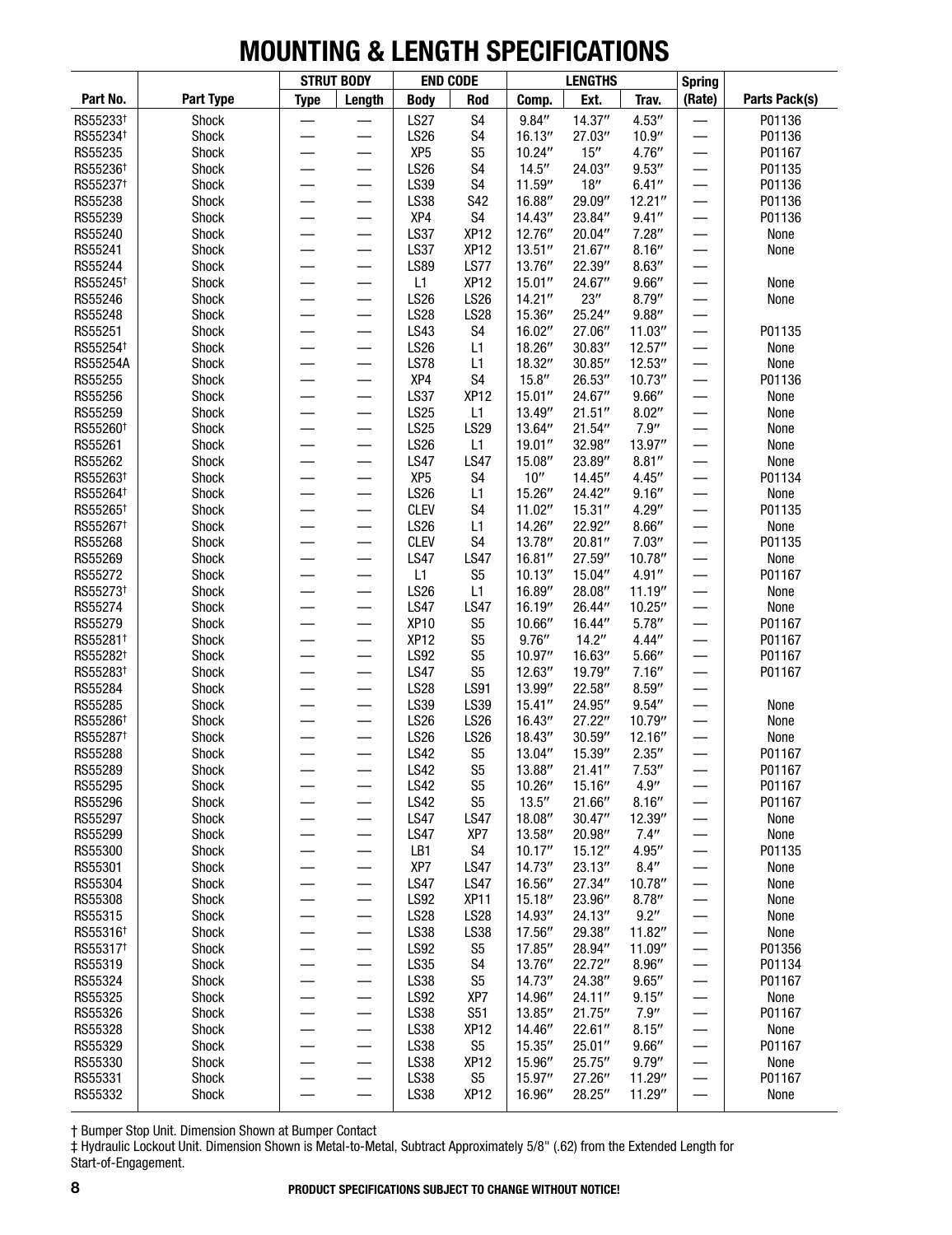|                                              |                |                                    | <b>STRUT BODY</b>        | <b>END CODE</b>                 |                                  |                   | <b>LENGTHS</b>   |                  | <b>Spring</b>            |                          |
|----------------------------------------------|----------------|------------------------------------|--------------------------|---------------------------------|----------------------------------|-------------------|------------------|------------------|--------------------------|--------------------------|
| Part No.                                     | Part Type      | <b>Type</b>                        | Length                   | <b>Body</b>                     | Rod                              | Comp.             | Ext.             | Trav.            | (Rate)                   | Parts Pack(s)            |
| RS55367                                      | Shock          |                                    |                          | <b>LS47</b>                     | <b>LS47</b>                      | 16.31''           | 25.63"           | 9.32''           |                          | None                     |
| RS55368                                      | Shock          |                                    |                          | XP14                            | S <sub>5</sub>                   | 9.65''            | 13.93"           | 4.28''           |                          | P01167                   |
| RS55369 <sup>+</sup>                         | Shock          |                                    |                          | <b>LS47</b>                     | <b>LS47</b>                      | 17.31''           | 28.17"           | 10.86"           |                          | None                     |
| RS55370 <sup>+</sup>                         | Shock          |                                    |                          | <b>LS42</b>                     | S <sub>5</sub>                   | 10.75''           | 16.27"           | 5.52''           |                          | P01167                   |
| RS55371                                      | Shock          |                                    |                          | <b>CLEV</b>                     | S <sub>4</sub>                   | 11.28"            | 16.31''          | 5.03''           | —                        | P01135                   |
| RS55372                                      | Shock          | $\overline{\phantom{0}}$           | $\overline{\phantom{0}}$ | LS38                            | S <sub>4</sub><br>S <sub>5</sub> | 10.25''           | 15.41''          | 5.16''           | —                        | P01135                   |
| RS55373 <sup>+</sup><br>RS55374 <sup>+</sup> | Shock<br>Shock |                                    | $\overline{\phantom{0}}$ | <b>LS92</b><br>XP <sub>5</sub>  | S <sub>4</sub>                   | 11.35''<br>13.97" | 17.42"<br>19.25" | 6.07''<br>5.28'' | —                        | P01167<br>P01135, P00941 |
| RS55375                                      | Shock          |                                    |                          | LS38                            | S42                              | 10.28"            | 16.12"           | 5.84''           |                          | P01135                   |
| RS55376                                      | Shock          | $\overline{\phantom{0}}$           | $\equiv$                 | <b>CLEV</b>                     | S <sub>5</sub>                   | 13.58"            | 16.2"            | 2.62"            |                          | P01167                   |
| RS55377                                      | Shock          |                                    |                          | <b>CLEV</b>                     | XP <sub>15</sub>                 | 13.67"            | 17.97"           | 4.3''            |                          | P01299                   |
| RS55378                                      | Shock          |                                    |                          | <b>CLEV</b>                     | XP <sub>15</sub>                 | 14.67"            | 18.98"           | 4.31''           |                          | P01299                   |
| RS55379 <sup>+</sup>                         | Shock          | $\overline{\phantom{0}}$           | $\overline{\phantom{0}}$ | <b>LS47</b>                     | <b>LS47</b>                      | 16''              | 25.28"           | 9.28''           | —                        | None                     |
| RS55380                                      | Shock          |                                    | $\overline{\phantom{0}}$ | <b>CLEV</b>                     | XP <sub>15</sub>                 | 16.69"            | 22.97"           | 6.28''           | —                        | P01299                   |
| RS55381                                      | Shock          |                                    |                          | <b>LS47</b>                     | <b>LS47</b>                      | 17.87"            | 29.63"           | 11.76"           | —                        | None                     |
| RS55382                                      | Shock          |                                    | —                        | <b>CLEV</b>                     | SP                               | 18.3''            | 24.58"           | 6.28''           | —                        | P01299                   |
| RS55383                                      | Shock          |                                    |                          | <b>LS47</b>                     | <b>LS47</b>                      | 19.25"            | 31.16''          | 11.91''          | —                        | None                     |
| RS55384                                      | Shock          |                                    | $\overline{\phantom{0}}$ | <b>LS27</b>                     | <b>LS27</b>                      | 18.3''            | 29.15"           | 10.85"           | —                        |                          |
| RS55385                                      | Shock          | $\sim$                             | —                        | LS38                            | XP7                              | 16.77"            | 28.17"           | 11.4''           | —                        | None                     |
| RS55386                                      | Shock          | $\overline{\phantom{0}}$           | —                        | LS63                            | <b>LS40</b>                      | 14.56"            | 23.09"           | 8.53''           | —                        | None                     |
| RS55387<br>RS55388                           | Shock<br>Shock | $\overline{\phantom{0}}$           | $\overline{\phantom{0}}$ | LS77<br><b>LS23</b>             | <b>LS40</b><br>LS29              | 14.56"<br>10.85"  | 23.21"<br>15.75" | 8.66''<br>4.9''  | —<br>—                   | None<br>None             |
| RS55389                                      | Shock          | $\overline{\phantom{0}}$           | —                        | <b>LS28</b>                     | LS30                             | 14.87"            | 23.78"           | 8.91''           | —                        | None                     |
| RS55391                                      | Shock          |                                    | $\overline{\phantom{0}}$ | <b>LS52</b>                     | <b>LS74</b>                      | 15.12"            | 24.28"           | 9.16''           |                          | None                     |
| RS55392                                      | Shock          |                                    |                          | <b>LS23</b>                     | S <sub>4</sub>                   | 8.53''            | 11.94"           | 3.41''           |                          | P01135                   |
| RS55393                                      | Shock          |                                    |                          | L1                              | L1                               | 14.12"            | 22.65"           | 8.53''           | —                        | None                     |
| RS55394                                      | Shock          |                                    |                          | <b>LS44</b>                     | <b>LS47</b>                      | 15.06"            | 24.25"           | 9.19''           | —                        | None                     |
| RS55395                                      | Shock          | $\overline{\phantom{0}}$           | $\overline{\phantom{0}}$ | <b>LS81</b>                     | <b>LS52</b>                      | 14.43"            | 22.96"           | 8.53''           | —                        | None                     |
| RS55396                                      | Shock          |                                    |                          | <b>LS44</b>                     | <b>LS44</b>                      | 11.77''           | 17.56"           | 5.79''           | —                        | None                     |
| RS55397                                      | Shock          | —                                  | —                        | <b>LS68</b>                     | S <sub>5</sub>                   | 14.04"            | 22.11"           | 8.07''           | —                        | P01167                   |
| RS55398                                      | Shock          |                                    | $\overline{\phantom{0}}$ | LS38                            | LS29                             | 15.17"            | 24.44"           | 9.27''           | —                        | None                     |
| RS55399                                      | Shock          |                                    |                          | <b>CLEV</b>                     | S <sub>2</sub>                   | 16.05"            | 23.36"           | 7.31''           |                          | P00762                   |
| RS55601                                      | Shock          | $\sim$                             |                          | L1                              | L1                               | 12.62"            | 19.82"           | 7.2"             | —                        | None                     |
| RS55602<br>RS55605                           | Shock<br>Shock | $\overline{\phantom{0}}$           | $\overline{\phantom{0}}$ | XP <sub>12</sub><br><b>LS23</b> | S <sub>4</sub><br>S <sub>4</sub> | 9.15''<br>9''     | 13.48"<br>13.84" | 4.32''<br>4.84'' | —<br>—                   | P01134<br>P01134         |
| RS55609                                      | Shock          |                                    |                          | XP1                             | S <sub>5</sub>                   | 9.72''            | 14.94"           | 5.22"            | —                        | P01134                   |
| RS55610                                      | Shock          |                                    |                          | <b>LS21</b>                     | S <sub>4</sub>                   | 11.6''            | 18.34"           | 6.74''           | —                        | P01134                   |
| RS55753                                      | Strut          | SS <sub>2</sub>                    | 17.26"                   |                                 | —                                | 19.33"            | 20.44"           | 1.12''           | —                        |                          |
| RS55754                                      | Strut          |                                    |                          |                                 |                                  |                   |                  |                  |                          |                          |
| RS55757                                      | Strut          | SS <sub>4</sub>                    | 13.36"                   |                                 | $\overline{\phantom{0}}$         | 13.56"            | 18.08"           | 4.52''           | $\overline{\phantom{0}}$ | None                     |
| RS55758                                      | Strut          | SS <sub>2</sub>                    | 17.8''                   |                                 | —                                | 17.76"            | 23.55"           | 5.76''           |                          | P01613                   |
| RS55762                                      | Strut          | SS <sub>3</sub>                    |                          |                                 | —                                | 13.62"            | 18.19"           | 4.57''           | —                        | P01612                   |
| RS55763                                      | Strut          | SS <sub>2</sub>                    | 13.02"                   |                                 | $\overline{\phantom{0}}$         | 13.5''            | 20.11''          | 6.61''           |                          | P01612                   |
| RS55764                                      | Strut          | —                                  |                          |                                 | —                                |                   |                  |                  |                          |                          |
| RS55766                                      | Strut          | SS <sub>2</sub>                    | 13.12"                   | —                               | —                                | 13.62"            | 18.49"           | 4.87"            | —                        | P01612                   |
| RS55767                                      | Strut          | SS <sub>2</sub>                    | 16.88"                   |                                 | —                                | 17.3''            | 21.63"           | 4.33''           |                          | P01764                   |
| RS55769<br>RS55770                           | Strut<br>Strut | SS <sub>2</sub><br>SS <sub>3</sub> |                          |                                 | $\overline{\phantom{0}}$         | 21.37''           | 26.19"           | 4.82"            |                          | P01771<br>P01612         |
| RS55773                                      | Strut          |                                    | 10.73''                  | —                               | —<br>—                           | 11.19"            | 15.96"           | 4.77''           | —                        |                          |
| RS55774                                      | Strut          | SS <sub>2</sub>                    | 15.2"                    | —                               | $\overline{\phantom{0}}$         | 15.77"            | 20.71"           | 4.94"            |                          | P01764                   |
| RS55775                                      | Strut          | SS <sub>3</sub>                    | $\overline{\phantom{0}}$ | —                               | —                                | 12.52''           | 16.44"           | 3.92''           | —                        | P00762                   |
| RS55776                                      | Strut          | SS <sub>3</sub>                    |                          |                                 | —                                | 12.52"            | 16.44"           | 3.92''           | —                        | P00762                   |
| RS55777                                      | Strut          | SS <sub>2</sub>                    | 21.93"                   |                                 | $\overline{\phantom{0}}$         | 16.62"            | 22.43"           | 5.81''           |                          | P01613                   |
| RS55784 <sup>+</sup>                         | Strut          | SS7                                | 11.29"                   | —                               | $\overline{\phantom{0}}$         | 13.91''           | 17.72"           | 3.81''           |                          | P01763, P01415           |
| RS55785 <sup>+</sup>                         | Strut          | SS7                                | 11.48"                   | —                               | —                                | 14.17''           | 17.99"           | 3.82''           | —                        | P01763, P01415           |
| RS55786 <sup>+</sup>                         | Strut          | SS7                                | 16.32"                   | —                               | $\overline{\phantom{0}}$         | 18.84"            | 22.51"           | 3.67''           |                          | P01763, P01415           |
| RS55788                                      | Strut          | SS <sub>5</sub>                    | 14.84"                   | —                               | $\overline{\phantom{0}}$         | 15.43"            | 21.19''          | 5.76''           | —                        | P01768                   |
| RS55789                                      | Strut          | SS <sub>4</sub>                    | 18.19"                   | —                               |                                  | 18.69"            | 24.5''           | 5.81''           | —                        | P01768                   |
| RS55803                                      | Strut          | SS <sub>2</sub>                    | 15.88"                   | —                               | —                                | 16.47"            | 20.89"           | 4.42''           | —                        | P01770                   |
| RS55804 <sup>+</sup>                         | Strut          | SS <sub>2</sub>                    | 16.47"                   |                                 | $\overline{\phantom{0}}$         | 17.17''           | 21.64"           | 4.47''           |                          | P01770                   |
| RS55806                                      | Strut          | SS <sub>2</sub>                    | 21.12"                   |                                 |                                  | 21.62"            | 26.09"           | 4.62"            |                          | P01770                   |

† Bumper Stop Unit. Dimension Shown at Bumper Contact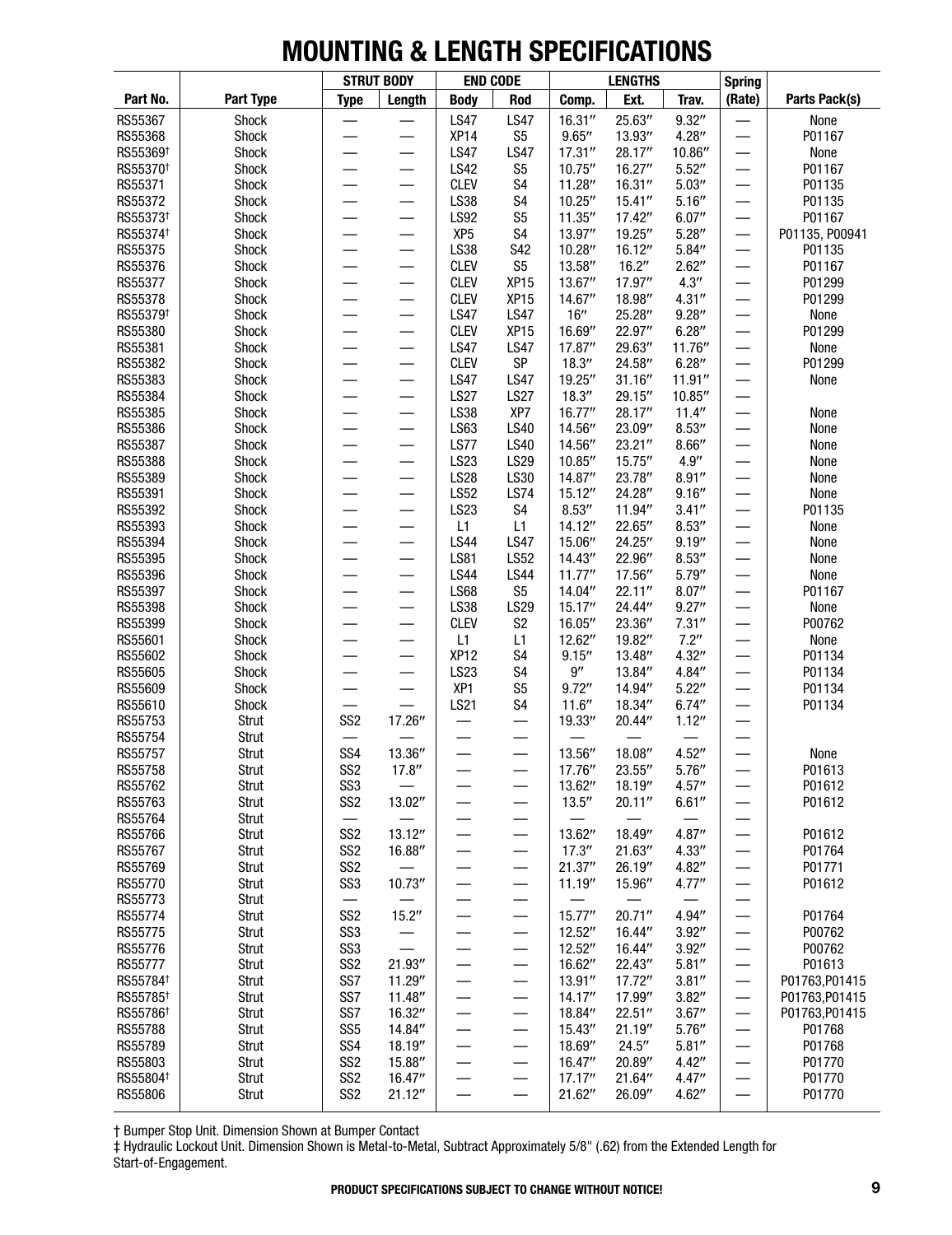|                       |                |                                    | <b>STRUT BODY</b>        |                            | <b>END CODE</b>          |                  | <b>LENGTHS</b>    |                    | <b>Spring</b>                 |                          |
|-----------------------|----------------|------------------------------------|--------------------------|----------------------------|--------------------------|------------------|-------------------|--------------------|-------------------------------|--------------------------|
| Part No.              | Part Type      | <b>Type</b>                        | Length                   | <b>Body</b>                | Rod                      | Comp.            | Ext.              | Trav.              | (Rate)                        | Parts Pack(s)            |
| RS55808               | Strut          | SS <sub>4</sub>                    | 15.15''                  |                            |                          | 15.43''          | 21.19''           | 5.76''             |                               | P01768                   |
| RS55810               | Strut          | SS <sub>4</sub>                    | 11.49"                   |                            | —                        | 18.69"           | 24.5''            | 5.81''             |                               | P01768                   |
| RS55813               | Strut          | <b>B11</b>                         | 14.66"                   |                            | —                        | 15.73"           | 22.6''            | 6.87''             |                               | P00762                   |
| RS55814               | Strut          | <b>B11</b>                         | 14.66"                   |                            |                          | 15.73"           | 22.6''            | 6.87''             |                               | P00762                   |
| RS55815               | Strut          | <b>B10</b>                         | 15.25"                   |                            | —                        | 15.62"           | 22.6''            | 6.98''             |                               | P00762                   |
| RS55816               | Strut          | <b>B10</b>                         | 15.25"                   |                            | —                        | 15.62"           | 22.6''            | 6.98''             |                               | P00762                   |
| RS55817               | Strut          | B4                                 | 9.99''                   |                            | —                        | 11.07"           | 16.08"            | 5.01''             |                               | None                     |
| RS55826               | Strut          | B <sub>3</sub>                     | 13.42"                   | —                          | —                        | 13.92"           | 20.25"            | 6.33''             | —                             | None                     |
| RS55827<br>RS55829    | Strut<br>Strut | SS <sub>3</sub><br>SS <sub>4</sub> | 13.36"                   |                            | —<br>—                   | 10.8''<br>14.06" | 14.63"<br>18.08"  | 3.83''<br>4.02''   | —<br>$\overline{\phantom{0}}$ | P01614<br>P01632, P01650 |
| RS55830 <sup>+</sup>  | Strut          | SS7                                | 13.07"                   |                            | —                        | 13.57"           | 16.84"            | 3.27''             | $\overline{\phantom{0}}$      | P01788, P01415           |
| RS55831 <sup>+</sup>  | Strut          | SS7                                | 13.17''                  | —                          | —                        | 13.98"           | 17.48"            | 3.5''              | —                             | P01788, P01415           |
| RS55832 <sup>+</sup>  | Strut          | SS7                                | 19.81"                   | —                          | —                        | 20.31''          | 23.76"            | 3.45''             | —                             | P01788, P01415           |
| RS55833 <sup>+</sup>  | Strut          | SS <sub>2</sub>                    | 20.97"                   |                            | —                        | 21.62"           | 26.09"            | 4.62"              |                               | P01770                   |
| RS55834 <sup>+</sup>  | Strut          | SS7                                | 13.57''                  | —                          | —                        | 16.47"           | 20.89"            | 4.42''             | —                             | P01726                   |
| RS55836 <sup>+</sup>  | Strut          | SS7                                | 16.68"                   | —                          | —                        | 17.18''          | 21.63"            | 4.43''             | —                             | P01726                   |
| RS55838               | Strut          | SS7                                | 20.67"                   |                            | —                        | 21.62"           | 26.09"            | 4.62''             | —                             | P01726, P01764           |
| RS55839               | Strut          | SS7                                | 21.94"                   |                            | $\overline{\phantom{0}}$ | 22.44"           | 26.89"            | 4.45''             |                               | P01726, P01764           |
| RS55840 <sup>+</sup>  | Strut          | SS <sub>2</sub>                    | 12.42"                   |                            | —                        | 14.56"           | 19.27"            | 4.81''             |                               | P01431                   |
| RS55842               | Strut          | <b>SPEC</b>                        | 19.72"                   |                            | —                        | 26.42"           | 30.69''           | 4.28''             |                               | P00839                   |
| RS999001              | Shock          |                                    |                          | L1                         | L1                       | 13.68"           | 20.83"            | 7.15''             | ÷,                            | P00976,P00816            |
| RS999005              | Shock          | —                                  | —                        | L1                         | L1                       | 17.6''           | 28.67"            | 11.07"             |                               | P00934                   |
| RS999006              | Shock          | —                                  | —                        | L1                         | L1                       | 11.87"           | 17.33"            | 5.46''             | $\qquad \qquad$               | P00915,P01057,P00927     |
| RS999008              | Shock          |                                    |                          | <b>LS50</b>                | <b>LS50</b>              | 14.11''          | 21.53''           | 7.42''             | —                             | P00920, P01020           |
| RS999009              | Shock          |                                    |                          | LS38                       | S <sub>4</sub>           | 16.09"           | 26.1''            | 10.01''            |                               | P01192                   |
| RS999010              | Shock          |                                    |                          | L1                         | L1                       | 16.36"           | 26.04"            | 9.68''             | —                             | P01057, P00920           |
| RS999012              | Shock          |                                    |                          | L1                         | L1                       | 19.41''          | 32.29"            | 12.88"             | —                             | P00934, P00915           |
| RS999014              | Shock          |                                    |                          | S <sub>4</sub>             | S <sub>4</sub>           | 15.17''          | 24.58"            | 9.41''             |                               | P01192                   |
| RS999017              | Shock          | $\overline{\phantom{0}}$           | —                        | <b>LS50</b>                | S <sub>4</sub>           | 15.66"           | 25.15''           | 9.49''             | $\overline{\phantom{0}}$      | P00829, P01192           |
| RS999023              | Shock          |                                    |                          | <b>LS47</b>                | <b>LS47</b>              | 14.94"           | 22.57"            | 7.63''             | —                             | None                     |
| RS999028              | Shock          |                                    |                          | L1                         | L1                       | 17.25"           | 27.96"            | 10.71''            | —                             | P00934, P00915           |
| RS999029<br>RS999034  | Shock<br>Shock |                                    |                          | <b>LS26</b><br>L1          | S42<br>L1                | 10.39"<br>20.27" | 14.55"<br>34.01'' | 4.16''<br>13.74"   | $\overline{\phantom{0}}$<br>— | P01192<br>P01013, P00915 |
| RS999036              | Shock          |                                    | —                        | L1                         | L1                       | 21.33"           | 36.13''           | 14.8''             | —                             | P01013, P00915           |
| RS999036AT            | Shock          |                                    |                          | <b>LS78</b>                | L1                       | 21.39"           | 36.15''           | 14.76"             |                               | None                     |
| RS999039              | Shock          |                                    |                          | L1                         | S <sub>4</sub>           | 10.39"           | 14.55"            | 4.16''             | —                             | P01192, P01013           |
| RS999040              | Shock          |                                    | —                        | LS23                       | S42                      | 14.28"           | 22.34"            | 8.06''             | $\overline{\phantom{0}}$      | P01192                   |
| RS999042              | Shock          |                                    | —                        | <b>LS47</b>                | S51                      | 13.95"           | 20.61''           | 6.66''             | —                             | P01356                   |
| RS999043              | Shock          |                                    |                          | <b>LS47</b>                | S51                      | 15.2"            | 23.11''           | 7.91''             | $\overline{\phantom{0}}$      | P01356                   |
| RS999044              | Shock          |                                    |                          | <b>LS47</b>                | S51                      | 15.95"           | 24.6''            | 8.65''             |                               | P01356                   |
| RS999045              | Shock          |                                    |                          | <b>LS26</b>                | <b>LS50</b>              | 19.92"           | 33.31"            | 13.39"             |                               | None                     |
| RS999046              | Shock          |                                    |                          | <b>LS26</b>                | L1                       | 16.65"           | 26.76"            | 10.11''            |                               | None                     |
| RS999046A             | Shock          |                                    | —                        | <b>LS48</b>                | L1                       | 16.75"           | 26.76"            | 10.01''            |                               | None                     |
| RS999047              | <b>Shock</b>   | $\overline{\phantom{0}}$           | —                        | <b>LS26</b>                | L1                       | 18.87"           | 31.21''           | 12.34"             |                               | None                     |
| RS999047AT            | Shock          |                                    | —                        | <b>LS78</b>                | L1                       | 18.93"           | 31.23''           | 12.3''             |                               | None                     |
| RS999048              | Shock          |                                    | —                        | <b>LS47</b>                | S51                      | 16.92"           | 26.54"            | 9.62''             |                               | P01356                   |
| RS999050              | Shock          |                                    |                          | <b>LS26</b>                | L1                       | 18.12''          | 29.19"            | 11.07"             |                               | None                     |
| RS999054              | Shock          |                                    | $\overline{\phantom{0}}$ | <b>LS44</b>                | <b>LS47</b>              | 15.22"           | 23.41"            | 8.19''             |                               | None                     |
| RS999055 <sup>+</sup> | Shock          |                                    |                          | <b>LS42</b>                | <b>S51</b>               | 15.46"           | 23.2"             | 5.46''             |                               | P01356                   |
| RS999056              | Shock          |                                    | $\overline{\phantom{0}}$ | <b>LS47</b>                | <b>LS47</b>              | 19.49"           | 32.27"            | 12.78"             |                               | None                     |
| RS999057<br>RS999058  | Shock          |                                    | $\qquad \qquad$          | <b>CLEV</b><br><b>LS47</b> | S42<br><b>LS47</b>       | 15.03"<br>18.24" | 22.98"<br>29.74"  | 7.95''<br>11.5''   |                               | P01192                   |
| RS999059              | Shock<br>Shock |                                    | —<br>$\qquad \qquad$     | LS39                       | <b>LS77</b>              | 15.69"           | 24.38"            | 8.69''             |                               | None<br>None             |
| RS999060              | Shock          |                                    |                          | <b>LS47</b>                | XP7                      | 18.56"           | 30.47''           | 11.91''            |                               | None                     |
| RS999061              | Shock          |                                    | $\overline{\phantom{0}}$ | XP4                        | S42                      | 16.52"           | 26.75"            | 10.23''            |                               | P01358                   |
| RS999062              | Shock          |                                    |                          | <b>LS24</b>                | XP <sub>12</sub>         | 16''             | 25.2"             | 9.2"               |                               | None                     |
| RS999063              | Shock          |                                    | —                        | <b>LS38</b>                | <b>LS97</b>              | 16.56"           | 21.96"            | 5.4''              |                               | None                     |
| RS999064              | Shock          |                                    | $\qquad \qquad$          | <b>LS38</b>                | <b>LS97</b>              | 17.81''          | 24.4"             | 6.59''             |                               | None                     |
| RS999065              | Shock          | —                                  |                          | LS38                       | <b>LS97</b>              | 18.16"           | 25.21''           | 7.05''             | $\overline{\phantom{0}}$      | None                     |
| RS999066              | Shock          |                                    | —                        | <b>LS38</b>                | <b>LS97</b>              | 19.89"           | 28.59"            | 8.7''              |                               | None                     |
| RS999067              | Shock          |                                    |                          | <b>LS38</b>                | <b>LS97</b>              | 19.14"           | 27.14"            | $8^{\prime\prime}$ |                               | None                     |

† Bumper Stop Unit. Dimension Shown at Bumper Contact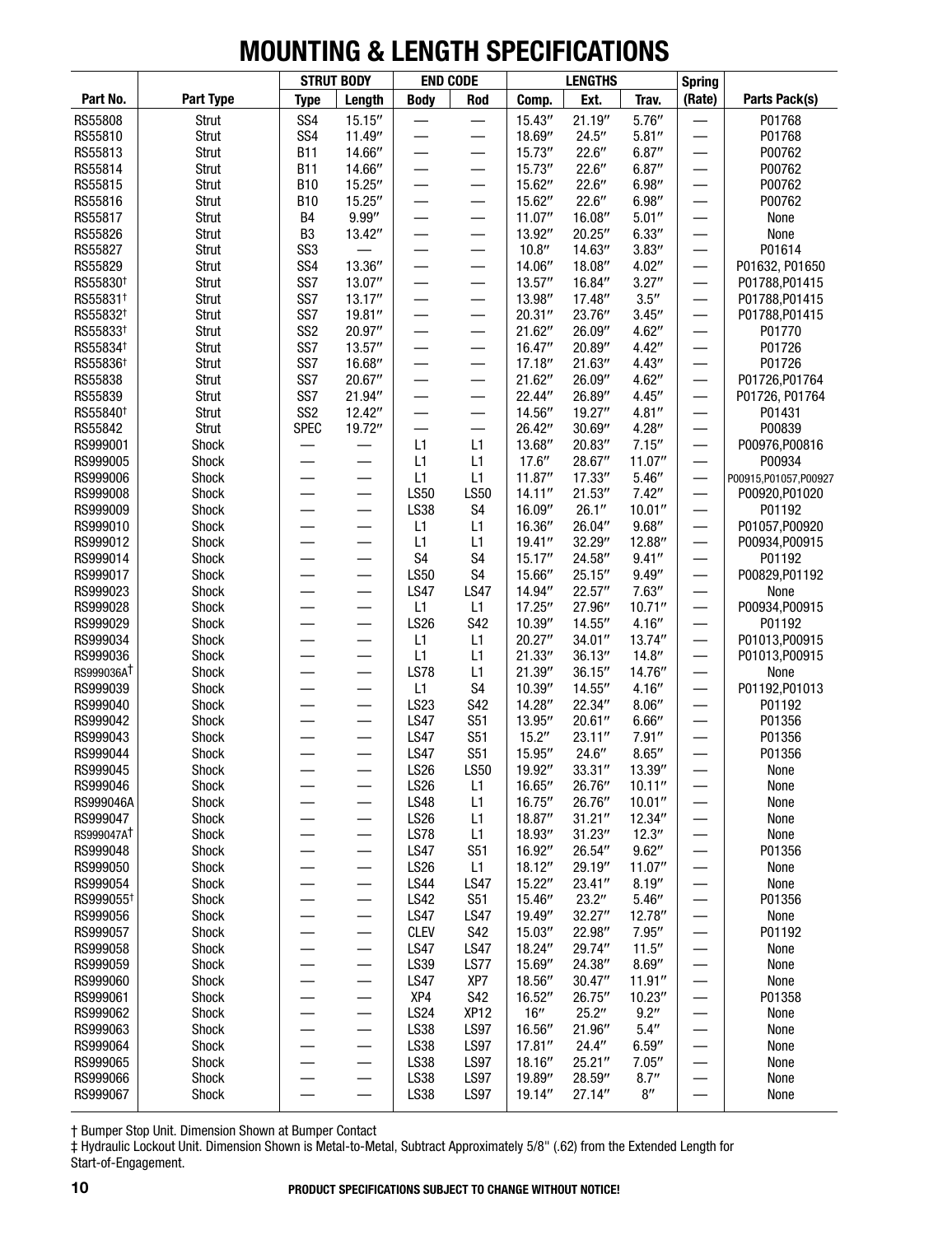|                       |                  |                          | <b>STRUT BODY</b>              |                                  | <b>END CODE</b>           |                  | <b>LENGTHS</b>   |                | <b>Spring</b>                                        |                        |
|-----------------------|------------------|--------------------------|--------------------------------|----------------------------------|---------------------------|------------------|------------------|----------------|------------------------------------------------------|------------------------|
| Part No.              | <b>Part Type</b> | <b>Type</b>              | Length                         | <b>Body</b>                      | Rod                       | Comp.            | Ext.             | Trav.          | (Rate)                                               | Parts Pack(s)          |
| RS999068              | Shock            |                          |                                | LS38                             | <b>LS97</b>               | 20.44"           | 29.74"           | 9.3''          |                                                      | None                   |
| RS999069              | Shock            |                          |                                | LS43                             | LS43                      | 17.74"           | 24.05"           | 6.31''         | —<br>——                                              | None                   |
| RS999070              | Shock            |                          | $\overline{\phantom{0}}$       | LS43                             | LS43                      | 19.76"           | 28.22"           | 8.46''         | —                                                    | None                   |
| RS999072              | Shock            |                          |                                | <b>LS47</b>                      | S <sub>5</sub>            | 15.83"           | 24.75"           | 8.93''         |                                                      | P01167                 |
| RS999112              | Shock            |                          |                                | L1                               | L1                        | 16.25"           | 25.96"           | 9.71''         | $\overline{\phantom{0}}$                             | P00915, P00913, P01013 |
| RS999113              | Shock            | $\overline{\phantom{0}}$ |                                | L1                               | L1                        | 13.28"           | 20.03"           | 6.75''         | $\overline{\phantom{0}}$                             | P00916                 |
| RS999114              | Shock            | $\overline{\phantom{0}}$ | $\overline{\phantom{0}}$       | L2                               | L2                        | 15.41''          | 24.29"           | 8.88''         | $\overline{\phantom{0}}$                             | P00939                 |
| RS999115              | Shock            | $\overline{\phantom{0}}$ | $\overline{\phantom{0}}$       | L1                               | S <sub>4</sub>            | 13.32"           | 20.57"           | 7.25''         | —                                                    | P00910, P01192         |
| RS999116              | Shock            |                          |                                | L1                               | L1                        | 15.14''          | 23.75"           | 8.61''         | —                                                    | P00916, P01013         |
| RS999117              | Shock            |                          |                                | L1                               | S <sub>4</sub>            | 12.37"           | 18.67"           | 6.3''          |                                                      | P01192, P00910         |
| RS999118              | Shock            |                          |                                | L1                               | L1                        | 14.32"           | 22.28"           | 7.96"          |                                                      | P00915, P00912, P01013 |
| RS999119              | Shock            |                          |                                | L1                               | L1                        | 11.93"           | 17.33"           | 5.4''          | —                                                    | P00916                 |
| RS999120              | Shock            | $\overline{\phantom{0}}$ |                                | L1                               | L1                        | 9.98''           | 13.51''          | 3.53''         |                                                      | P00916, P00915         |
| RS999123 <sup>+</sup> | Shock            |                          | $\sim$                         | LS39                             | LS39                      | 11.76"           | 17.35"           | 5.59''         | —                                                    | None                   |
| RS999124              | Shock            | $\overline{\phantom{0}}$ | $\overline{\phantom{0}}$       | <b>LS47</b>                      | XP7                       | 15.25"           | 23.67"           | 8.42''         | —                                                    | None                   |
| RS999126              | Shock            | $\overline{\phantom{0}}$ | —                              | LS26                             | L1                        | 16.36"           | 26.04"           | 9.68''         | —                                                    | None                   |
| RS999128              | Shock            |                          |                                | <b>XP11</b>                      | S4                        | 13.39"           | 20.49"           | 7.1''          |                                                      | P01358, P00941         |
| RS999129              | Shock            |                          |                                | L1                               | XP <sub>12</sub>          | 13.36"           | 19.91"           | 6.55''         |                                                      | None                   |
| RS999136              | Shock            |                          |                                | L1                               | S <sub>4</sub>            | 11.53''          | 16.84"           | 5.31''         | —                                                    | P01192,P00910,P01013   |
| RS999143              | Shock            |                          |                                | L <sub>3</sub>                   | L <sub>3</sub>            | 16.05"           | 25.06"           | 9.01''         | —                                                    | None                   |
| RS999144              | Shock            |                          |                                | L <sub>3</sub>                   | L <sub>3</sub>            | 14.43"           | 21.88"           | 7.45''         | —                                                    | None                   |
| RS999145              | Shock            | —                        | $\overline{\phantom{0}}$       | <b>LS82</b>                      | S <sub>4</sub>            | 9.77''           | 13.33"           | 3.56''         | —                                                    | P01192                 |
| RS999147              | Shock            | $\overline{\phantom{0}}$ | —                              | <b>LS74</b>                      | <b>LS74</b>               | 15.06"           | 23.01"           | 7.95''         | —                                                    | None                   |
| RS999150              | Shock            |                          | $\overline{\phantom{0}}$       | LS39                             | LS77                      | 11.64"           | 16.58"           | 4.94"          | —                                                    | None                   |
| RS999151              | Shock            |                          | $\overline{\phantom{0}}$       | <b>LS37</b>                      | <b>LS37</b>               | 12.61''          | 18.53"           | 5.92"          |                                                      | P00816                 |
| RS999152              | Shock            |                          |                                | LS39                             | LS77                      | 12.24"           | 17.83"           | 5.59''         | $\overline{\phantom{0}}$                             | None                   |
| RS999157              | Shock            |                          |                                | S <sub>5</sub>                   | <b>LS54</b><br><b>S42</b> | 14.31''          | 22"              | 7.75''<br>7.2" | —                                                    | P01167                 |
| RS999158              | Shock            |                          |                                | L <sub>3</sub><br>S <sub>4</sub> | S4                        | 13.56"           | 20.76"           | 7.67''         |                                                      | P01192                 |
| RS999159<br>RS999165  | Shock            |                          |                                | <b>LS26</b>                      | <b>LS26</b>               | 13.25"<br>14.65" | 20.92"<br>22.25" | 7.6''          | —                                                    | P01136                 |
| RS999166              | Shock<br>Shock   | —                        | $\overline{\phantom{0}}$       | XP <sub>5</sub>                  | S4                        | 10.03''          | 13.78"           | 3.75''         | —                                                    | P01059<br>P01192       |
| RS999168              | Shock            |                          | —                              | LS38                             | S <sub>4</sub>            | 15.65"           | 25.23"           | 9.58''         | —                                                    | P01192                 |
| RS999179              | Shock            |                          |                                | L1                               | S <sub>4</sub>            | 14.28"           | 22.34"           | 8.06''         | $\overline{\phantom{0}}$<br>$\overline{\phantom{0}}$ | P01192                 |
| RS999180              | Shock            |                          |                                | L <sub>3</sub>                   | L <sub>3</sub>            | 14.18"           | 21.18''          | 7"             | —                                                    | None                   |
| RS999185              | Shock            |                          | $\sim$                         | <b>LS38</b>                      | XP <sub>11</sub>          | 16.36"           | 26.04"           | 9.68''         | —                                                    | P00941                 |
| RS999186              | Shock            |                          |                                | L1                               | <b>S42</b>                | 13.4''           | 20.5''           | 7.1''          | —                                                    | P01192                 |
| RS999187              | Shock            | $\overline{\phantom{0}}$ | —                              | L <sub>3</sub>                   | S <sub>4</sub>            | 13.57''          | 20.57"           | 7"             | —                                                    | P01192                 |
| RS999188              | Shock            |                          |                                | LS23                             | S4                        | 9.02''           | 12.39"           | 3.37''         | —                                                    | P01192                 |
| RS999190              | Shock            |                          |                                | <b>LS47</b>                      | XP7                       | 16.49"           | 26.34"           | 9.85''         |                                                      | None                   |
| RS999194              | Shock            |                          |                                | <b>LS25</b>                      | L1                        | 14.85"           | 23.07"           | 8.22''         | —                                                    | None                   |
| RS999195              | Shock            |                          |                                | <b>LS92</b>                      | S <sub>5</sub>            | 10.13''          | 13.8''           | 3.67''         | —                                                    | P01356                 |
| RS999197              | Shock            |                          |                                | LS92                             | S <sub>5</sub>            | 14.35"           | 21.9''           | 7.55''         |                                                      | P01356                 |
| RS999198              | Shock            |                          | —                              | <b>LS47</b>                      | <b>LS47</b>               | 15.91''          | 25.08"           | 9.17''         |                                                      | None                   |
| RS999201              | Shock            | —                        | $\qquad \qquad \longleftarrow$ | S42                              | S42                       | 12.19"           | 18.54"           | 6.35''         | —                                                    | P01192                 |
| RS999202              | Shock            |                          |                                | L3                               | L3                        | 15.3''           | 23.6''           | 8.3''          |                                                      | P00888                 |
| RS999204              | Shock            |                          |                                | S <sub>4</sub>                   | S <sub>4</sub>            | 11.83"           | 17.88"           | 6.05''         |                                                      | P01192                 |
| RS999207              | Shock            |                          |                                | S <sub>5</sub>                   | S <sub>5</sub>            | 14.7''           | 23.37"           | 8.67''         |                                                      | P01356                 |
| RS999208              | Shock            |                          |                                | L3                               | S <sub>5</sub>            | 14.84"           | 23.17"           | 8.33''         | —                                                    | P01356                 |
| RS999213              | Shock            |                          | —                              | <b>LS82</b>                      | S42                       | 12.26"           | 18.13"           | 5.87''         |                                                      | P01192                 |
| RS999214              | Shock            |                          | —                              | LS23                             | S4                        | 10.39"           | 14.55"           | 4.16''         |                                                      | P01192                 |
| RS999215              | Shock            | $\overline{\phantom{0}}$ | —                              | L <sub>3</sub>                   | <b>LS78</b>               | 13.18''          | 19.28"           | 6.1''          | —                                                    | None                   |
| RS999221              | Shock            | —                        | —                              | <b>LS92</b>                      | S5                        | 15.3''           | 23.8''           | 8.5''          | —                                                    | P01356                 |
| RS999223              | Shock            |                          | —                              | <b>LS24</b>                      | S4                        | 9.65''           | 13.06"           | 3.41''         |                                                      | P01192                 |
| RS999226              | Shock            |                          | —                              | L3                               | L3                        | 13.3''           | 19.82"           | 6.52''         | —                                                    | None                   |
| RS999227              | Shock            |                          |                                | <b>LS47</b>                      | XP7                       | 16.94"           | 27.23"           | 10.29"         |                                                      | None                   |
| RS999229              | Shock            |                          | —                              | XP <sub>5</sub>                  | S4                        | 14.06"           | 18.01''          | 3.95''         |                                                      | P01192, P00941         |
| RS999233              | Shock            |                          |                                | LS39                             | S <sub>5</sub>            | 10.35''          | 14.4''           | 4.05''         |                                                      | P01356                 |
| RS999234              | Shock            |                          | —                              | LS26                             | S4                        | 16.53"           | 26.99"           | 10.46"         |                                                      | P01192                 |
| RS999235              | Shock            | —                        | —                              | XP <sub>5</sub>                  | S <sub>5</sub>            | 10.75''          | 14.9''           | 4.15''         | —                                                    | P01356                 |
| RS999236              | Shock            |                          | —                              | <b>LS26</b>                      | S4                        | 14.78"           | 23.89"           | 9.11''         | $\overline{\phantom{0}}$                             | P01192                 |
| RS999237              | Shock            | $\overline{\phantom{0}}$ |                                | LS39                             | S <sub>5</sub>            | 12.17''          | 18.03"           | 5.86''         |                                                      | P01356                 |
|                       |                  |                          |                                |                                  |                           |                  |                  |                |                                                      |                        |

† Bumper Stop Unit. Dimension Shown at Bumper Contact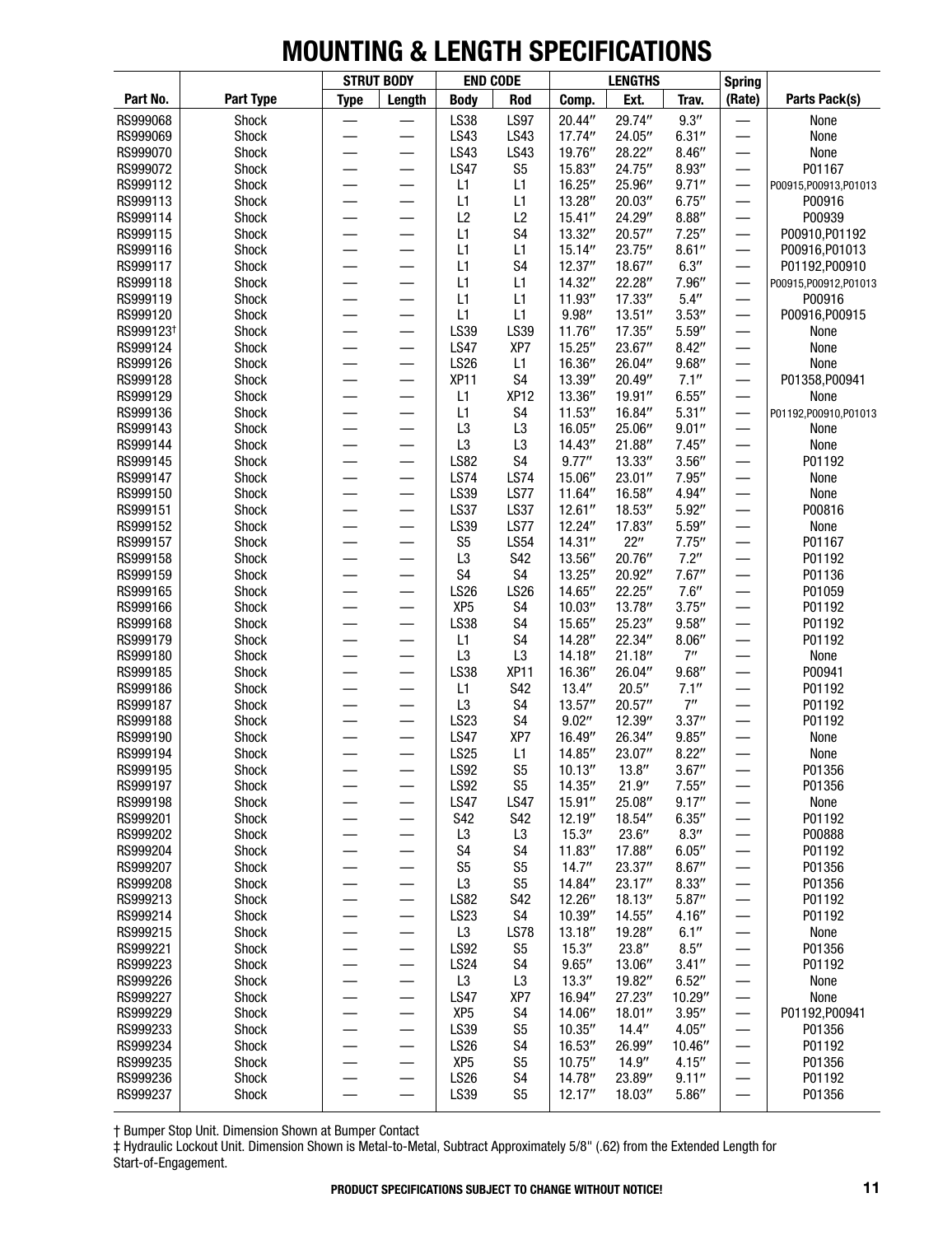|                       |                       |             | <b>STRUT BODY</b>              | <b>END CODE</b>            |                           |                    | <b>LENGTHS</b>    |                  | <b>Spring</b>                  |                |
|-----------------------|-----------------------|-------------|--------------------------------|----------------------------|---------------------------|--------------------|-------------------|------------------|--------------------------------|----------------|
| Part No.              | Part Type             | <b>Type</b> | Length                         | <b>Body</b>                | Rod                       | Comp.              | Ext.              | Trav.            | (Rate)                         | Parts Pack(s)  |
| RS999238              | Shock                 |             |                                | <b>LS26</b>                | S <sub>4</sub>            | 17.37"             | 28.66"            | 11.29"           |                                | P01192         |
| RS999239              | Shock                 |             |                                | XP4                        | S <sub>4</sub>            | 14.66"             | 23.11"            | 8.45''           |                                | P01192         |
| RS999240              | Shock                 |             |                                | <b>LS24</b>                | XP <sub>12</sub>          | 12.86"             | 19.22"            | 6.36''           |                                | None           |
| RS999241              | Shock                 |             |                                | <b>LS24</b>                | XP <sub>12</sub>          | 13.73"             | 20.99"            | 7.26''           |                                | None           |
| RS999244              | Shock                 |             |                                | LS39                       | <b>LS77</b>               | 14.31''            | 21.76"            | 7.45''           |                                | None           |
| RS999245              | Shock                 |             |                                | LS <sub>2</sub>            | XP <sub>6</sub>           | 15.66"             | 24.63"            | 8.97''           |                                |                |
| RS999248              | Shock                 |             |                                | <b>LS28</b>                | <b>LS28</b>               | 15.37"             | 23.97"            | 8.6''            |                                | None           |
| RS999250              | Shock<br><b>Shock</b> |             | —                              | LS23                       | S <sub>4</sub>            | 10.03''            | 13.78"            | 3.75''           |                                | P01192         |
| RS999254<br>RS999255  | Shock                 |             |                                | <b>LS26</b><br>XP4         | L1<br>S <sub>4</sub>      | 18.52"<br>16.15''  | 30.51''<br>26.01" | 11.99"<br>9.86'' |                                | None<br>P01358 |
| RS999256              | Shock                 |             |                                | <b>LS24</b>                | XP <sub>12</sub>          | 15.36"             | 24.22"            | 8.86''           |                                | None           |
| RS999259              | Shock                 |             |                                | <b>LS25</b>                | L1                        | 14.11''            | 21.53''           | 7.42''           |                                | None           |
| RS999260              | Shock                 |             |                                | <b>LS25</b>                | LS29                      | 14.11''            | 21.53''           | 7.42''           |                                | None           |
| RS999261              | Shock                 |             |                                | <b>LS26</b>                | L1                        | 19.5''             | 32.46"            | 12.96"           |                                | None           |
| RS999262              | Shock                 |             |                                | <b>LS47</b>                | <b>LS47</b>               | 15.28"             | 23.83"            | 8.55''           | $\overline{\phantom{0}}$       | None           |
| RS999263              | Shock                 |             |                                | XP7                        | S42                       | 10.39"             | 14.45"            | 4.06''           | $\overline{\phantom{0}}$       | P01192         |
| RS999264              | Shock                 |             |                                | <b>LS26</b>                | L1                        | 15.7''             | 24.34"            | 8.64''           |                                | None           |
| RS999265              | Shock                 |             |                                | <b>CLEV</b>                | S <sub>4</sub>            | 11.18''            | 15.28"            | 4.1''            |                                | P01192         |
| RS999266              | Shock                 |             |                                | <b>LS26</b>                | XP7                       | 17.31''            | 28.08"            | 10.77"           |                                | None           |
| RS999267              | Shock                 |             |                                | <b>LS26</b>                | L1                        | 14.65"             | 22.25"            | 7.6''            |                                | None           |
| RS999268              | Shock                 |             |                                | <b>CLEV</b>                | S <sub>4</sub>            | 13.93"             | 20.78"            | 6.85''           |                                | P01192         |
| RS999269              | Shock                 |             |                                | <b>LS47</b>                | <b>LS47</b>               | 17.03"             | 27.32"            | 10.29"           | $\overline{\phantom{0}}$       | None           |
| RS999272              | Shock                 |             |                                | L1                         | S <sub>5</sub>            | 10.64"             | 15.11''           | 4.47''           | $\overline{\phantom{0}}$       | P01356         |
| RS999273              | Shock                 |             |                                | <b>LS26</b>                | L1                        | 17.25"             | 27.96"            | 10.71''          |                                | None           |
| RS999274              | Shock                 |             |                                | <b>LS47</b>                | <b>LS47</b>               | 16.52"             | 26.3''            | 9.78''           |                                | None           |
| RS999275              | Shock                 |             |                                | <b>LS26</b>                | XP7                       | 19.54"             | 32.76"            | 13.22"           |                                | None           |
| RS999276              | Shock                 |             |                                | <b>LS47</b>                | S <sub>5</sub>            | 12.02"             | 17.44"            | 5.42''           |                                | P01356         |
| RS999278              | Shock                 |             |                                | <b>LS26</b>                | XP7                       | 15.64"             | 25.07"            | 9.43''           |                                | None           |
| RS999279              | Shock                 |             |                                | XP8                        | S51                       | 11.27''            | 16.43"            | 5.16''           | $\overline{\phantom{0}}$       | P01356         |
| RS999280              | Shock                 |             |                                | <b>LS92</b>                | S <sub>5</sub>            | 13.85"             | 20.9''            | 7.05''           |                                | P01356         |
| RS999281              | Shock                 |             |                                | XP <sub>12</sub>           | S <sub>5</sub>            | 10.14''            | 14.18"            | 4.04''           |                                | P01356         |
| RS999282<br>RS999283  | Shock                 |             |                                | <b>LS92</b><br><b>LS92</b> | S <sub>5</sub>            | 11.65"             | 16.5''            | 4.85''           |                                | P01356         |
| RS999284              | Shock<br>Shock        |             |                                | <b>LS28</b>                | S <sub>5</sub><br>LS29    | 13.35"<br>14.38"   | 19.9''<br>22.08"  | 6.55''<br>7.7"   |                                | P01356<br>None |
| RS999285              | Shock                 |             |                                | <b>LS38</b>                | LS38                      | 15.82"             | 24.9"             | 9.08''           |                                | None           |
| RS999286              | Shock                 |             |                                | LS38                       | LS38                      | 17.03"             | 27.33"            | 10.3''           |                                | None           |
| RS999287              | <b>Shock</b>          |             |                                | LS38                       | LS38                      | 18.61''            | 30.47''           | 11.86"           | $\overline{\phantom{0}}$       | None           |
| RS999288 <sup>+</sup> | Shock                 |             | —                              | <b>LS42</b>                | <b>S51</b>                | 11.03"             | 15.35"            | 2.04''           | —                              | P01356         |
| RS999289 <sup>+</sup> | Shock                 |             |                                | <b>LS42</b>                | S51                       | 14.07"             | 21.41''           | 5.06''           |                                | P01356         |
| RS999291              | Shock                 |             |                                | XP <sub>5</sub>            | S <sub>4</sub>            | 9.89''             | 13.5''            | 3.61''           |                                | P01192         |
| RS999292              | Shock                 |             |                                | S4                         | L3                        | 9.68''             | 13.19"            | 3.51''           |                                | P01016, P01192 |
| RS999293              | Shock                 |             |                                | S4                         | L <sub>3</sub>            | 13.3''             | 20.21"            | 6.91''           |                                | P01192         |
| RS999294              | Shock                 |             | —                              | <b>LS23</b>                | S <sub>4</sub>            | 11.4''             | 16.76"            | 5.36''           |                                | P01192         |
| RS999295              | <b>Shock</b>          | —           |                                | <b>LS42</b>                | S <sub>5</sub>            | 10.92"             | 15.48"            | 4.56''           |                                | P01356         |
| RS999296              | Shock                 |             | —                              | <b>LS42</b>                | <b>S51</b>                | 13.92"             | 21.65"            | 7.73''           |                                | P01356         |
| RS999297              | Shock                 |             | —                              | <b>LS47</b>                | <b>LS47</b>               | 18.61''            | 30.47''           | 11.86"           |                                | None           |
| RS999299              | Shock                 |             | —                              | <b>LS47</b>                | <b>XP11</b>               | 13.86"             | 20.96"            | 7.1''            |                                | None           |
| RS999300              | Shock                 |             | $\qquad \qquad \longleftarrow$ | <b>LS21</b>                | S4                        | 10.36"             | 14.51''           | 4.15''           |                                | P01192         |
| RS999301              | Shock                 |             | —                              | <b>LS47</b>                | XP <sub>11</sub>          | 14.85"             | 23''              | 8.15''           |                                | None           |
| RS999303              | Shock                 |             |                                | <b>LS44</b>                | <b>LS47</b>               | 15.43"             | 24.12"            | 8.69''           |                                | None           |
| RS999304              | Shock                 |             | —                              | <b>LS44</b>                | <b>LS47</b><br><b>S51</b> | 16.96"             | 27.19"            | 10.23"           |                                | None           |
| RS999305<br>RS999306  | Shock<br>Shock        |             | —                              | <b>LS68</b><br><b>LS44</b> | <b>LS44</b>               | 14.57''<br>12.31'' | 22.48"<br>17.74"  | 7.91''<br>5.43'' |                                | P01356<br>None |
| RS999307 <sup>+</sup> | Shock                 |             | $\qquad \qquad \longleftarrow$ | <b>CLEV</b>                | S <sub>51</sub>           | 13.54"             | 15.28"            | 1.82''           |                                | P01356         |
| RS999308              | Shock                 |             | —                              | <b>LS47</b>                | <b>XP11</b>               | 15.2"              | 23.5''            | 8.3''            |                                | None           |
| RS999309 <sup>+</sup> | Shock                 |             |                                | <b>CLEV</b>                | S <sub>5</sub>            | 15.06"             | 19.44"            | 2.11''           |                                | P01356         |
| RS999310              | Shock                 |             | —                              | <b>LS47</b>                | <b>XP11</b>               | 17.22"             | 27.58"            | 10.36"           |                                | None           |
| RS999311              | Shock                 |             | —                              | <b>LS47</b>                | L1                        | 13.84"             | 21.1''            | 7.26''           |                                | None           |
| RS999312              | Shock                 | —           |                                | <b>LS44</b>                | <b>LS44</b>               | 10.67"             | 14.68"            | 4.01''           | $\qquad \qquad \longleftarrow$ | None           |
| RS999313              | Shock                 |             | —                              | <b>LS47</b>                | L1                        | 12.72"             | 19.18"            | 6.46''           |                                | None           |
| RS999314              | Shock                 |             | —                              | <b>LS47</b>                | L1                        | 13.12''            | 20.01"            | 6.89''           |                                | None           |
|                       |                       |             |                                |                            |                           |                    |                   |                  |                                |                |

† Bumper Stop Unit. Dimension Shown at Bumper Contact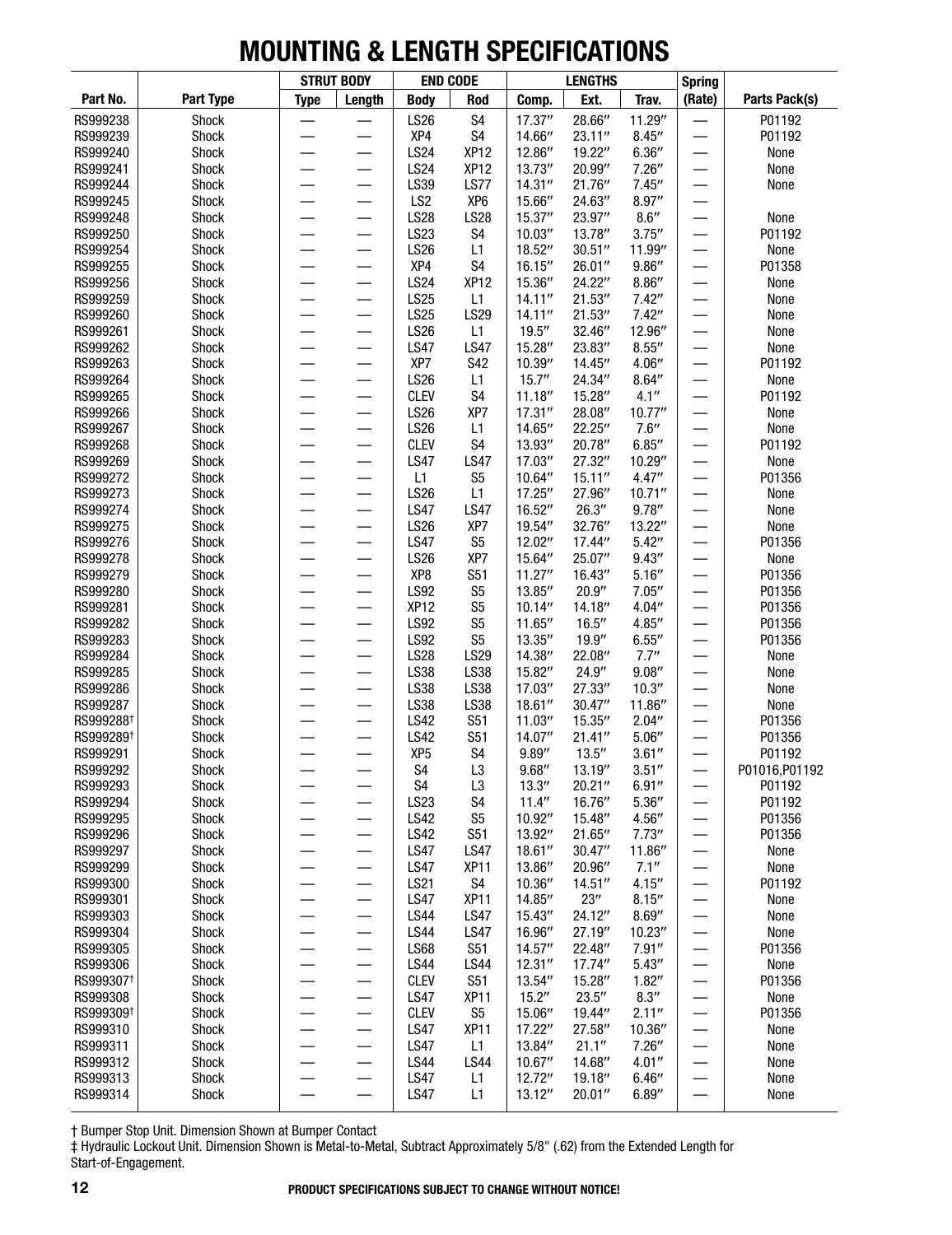|                                                |                | <b>STRUT BODY</b>        |                                | <b>END CODE</b>                  |                                  | <b>LENGTHS</b>     |                   |                   | <b>Spring</b>            |                  |
|------------------------------------------------|----------------|--------------------------|--------------------------------|----------------------------------|----------------------------------|--------------------|-------------------|-------------------|--------------------------|------------------|
| Part No.                                       | Part Type      | <b>Type</b>              | Length                         | <b>Body</b>                      | Rod                              | Comp.              | Ext.              | Trav.             | (Rate)                   | Parts Pack(s)    |
| RS999316                                       | Shock          |                          |                                | LS38                             | LS38                             | 18.17"             | 29.38"            | 11.2"             |                          | None             |
| RS999317                                       | Shock          |                          |                                | <b>LS92</b>                      | <b>S51</b>                       | 18.04"             | 28.77"            | 10.73"            | —                        | P01356           |
| RS999318                                       | Shock          | $\overline{\phantom{0}}$ | $\overline{\phantom{0}}$       | <b>LS23</b>                      | S4                               | 10.65"             | 15.19"            | 4.54''            |                          | P01192           |
| RS999319                                       | Shock          |                          |                                | <b>LS23</b>                      | S42                              | 14.27''            | 22.45"            | 8.18''            |                          | P01192           |
| RS999320                                       | Shock          |                          |                                | LS23                             | <b>S42</b>                       | 13.15''            | 20.36"            | 7.21''            |                          | P01192           |
| RS999321                                       | Shock          |                          |                                | <b>LS27</b>                      | <b>LS75</b>                      | 15.16"             | 23.49"            | 8.33''            | —                        | None             |
| RS999322<br>RS999323                           | Shock<br>Shock |                          |                                | LS23<br>L <sub>3</sub>           | S4<br>L1                         | 10.14''<br>14.15'' | 14.65"<br>21.96"  | 4.51''<br>7.81''  | —                        | P01192<br>None   |
| RS999324                                       | Shock          |                          |                                | LS39                             | <b>S51</b>                       | 15.48"             | 24.65"            | 9.17''            | —                        | P01356           |
| RS999326                                       | Shock          | $\overline{\phantom{0}}$ | $\overline{\phantom{0}}$       | LS38                             | <b>S51</b>                       | 14.11''            | 21.76"            | 7.65''            |                          | P01356           |
| RS999327                                       | Shock          |                          |                                | LS39                             | XP <sub>12</sub>                 | 13.96"             | 21.16''           | 7.2"              |                          | None             |
| RS999328                                       | Shock          |                          |                                | LS39                             | XP <sub>12</sub>                 | 14.72"             | 22.61''           | 7.89"             |                          | None             |
| RS999329                                       | Shock          | $\overline{\phantom{0}}$ |                                | LS39                             | S <sub>5</sub>                   | 15.75"             | 25.06"            | 9.31''            | —                        | P01356           |
| RS999330                                       | Shock          |                          | $\overline{\phantom{0}}$       | LS38                             | XP <sub>12</sub>                 | 16.11''            | 25.7''            | 9.59''            | —                        | None             |
| RS999331                                       | Shock          |                          |                                | LS39                             | S <sub>5</sub>                   | 16.63"             | 27.05"            | 10.42"            | —                        | P01356           |
| RS999332                                       | Shock          | —                        | —                              | LS39                             | XP <sub>12</sub>                 | 16.85"             | 27.27"            | 10.42"            | —                        | None             |
| RS999333                                       | Shock          | $\overline{\phantom{0}}$ |                                | L1                               | L1                               | 15.23"             | 23.81"            | 8.58''            | $\qquad \qquad$          | P00916, P01013   |
| RS999334                                       | Shock          |                          |                                | S <sub>4</sub>                   | L1                               | 12.36"             | 18.62"            | 6.26''            | —                        | P01134, P00910   |
| RS999337                                       | Shock          |                          |                                | LS <sub>3</sub>                  | S <sub>4</sub>                   | 9.02''             | 12.39"            | 3.37''            |                          | P01192           |
| RS999338                                       | Shock          | $\overline{\phantom{0}}$ |                                | L1                               | L1                               | 12.9''             | 19.46"            | 6.55''            | —                        | P00829           |
| RS999339                                       | Shock          |                          |                                | S <sub>4</sub><br>S <sub>5</sub> | S <sub>4</sub><br><b>LS54</b>    | 13.54"<br>14.31''  | 21.66"            | 8.12''            | —                        | P01136           |
| RS999340<br>RS999341                           | Shock<br>Shock | $\overline{\phantom{0}}$ |                                | L1                               | L1                               | 13.16"             | 22.06"<br>20.06'' | 7.75''<br>6.9''   | —<br>—                   | P01356<br>P00916 |
| RS999342                                       | Shock          | $\overline{\phantom{0}}$ |                                | S <sub>5</sub>                   | S <sub>5</sub>                   | 12.29"             | 18.85"            | 6.56''            | $\overline{\phantom{0}}$ | P01356           |
| RS999343                                       | Shock          |                          |                                | <b>LS54</b>                      | L <sub>3</sub>                   | 15.65"             | 24.61"            | 8.97''            |                          | None             |
| RS999344                                       | Shock          |                          |                                | L1                               | L1                               | 14.84"             | 23.34"            | 8.49''            |                          | None             |
| RS999345                                       | Shock          |                          |                                | LS23                             | S <sub>4</sub>                   | 10.75''            | 15.65"            | 4.9''             | —<br>—                   | P01192           |
| RS999346                                       | Shock          | $\overline{\phantom{0}}$ | —                              | <b>LS23</b>                      | <b>LS23</b>                      | 12.09"             | 18.13''           | 6.04''            | —                        | None             |
| RS999347                                       | Shock          |                          |                                | L1                               | S <sub>4</sub>                   | 10.75''            | 15.91''           | 5.16''            | —                        | P01192           |
| RS999348                                       | Shock          | $\overline{\phantom{0}}$ |                                | L1                               | L1                               | 11.56"             | 17.04"            | 5.48''            | —                        | None             |
| RS999349                                       | Shock          | $\overline{\phantom{0}}$ |                                | <b>LS26</b>                      | S <sub>4</sub>                   | 11.88"             | 18.13''           | 6.25''            | $\overline{\phantom{0}}$ | P01192           |
| RS999350                                       | Shock          |                          |                                | <b>LS50</b>                      | <b>LS50</b>                      | 15.16"             | 23.79"            | 8.63''            |                          | None             |
| RS999351                                       | Shock          |                          |                                | L1                               | S4                               | 11.88"             | 18.13"            | 6.25''            |                          | P01192           |
| RS999352                                       | Shock          |                          |                                | L <sub>3</sub>                   | S <sub>4</sub>                   | 13.31''            | 20.76"            | 7.45''            | —<br>—                   | P01192           |
| RS999353                                       | Shock          | $\overline{\phantom{0}}$ | —                              | L <sub>3</sub>                   | L <sub>3</sub>                   | 13.92"             | 21.36"            | 7.44''            | —                        | None             |
| RS999354<br>RS999355                           | Shock<br>Shock |                          |                                | L <sub>3</sub><br>L <sub>3</sub> | S <sub>4</sub><br>L <sub>3</sub> | 13.8''<br>15.52"   | 21.59"<br>24.43"  | 7.79''<br>8.91''  | $\overline{\phantom{0}}$ | P01192<br>None   |
| RS999357                                       | Shock          |                          |                                | L <sub>3</sub>                   | S <sub>4</sub>                   | 14.42"             | 22.82"            | 8.4''             | —                        | P01192           |
| RS999358                                       | Shock          |                          |                                | LS43                             | S <sub>6</sub>                   | 11.65"             | 17.32"            | 5.67''            |                          | P01482           |
| RS999359                                       | Shock          |                          |                                | <b>LS54</b>                      | S <sub>6</sub>                   | 14.67"             | 23.12"            | 8.45''            | $\overline{\phantom{0}}$ | P01482           |
| RS999361                                       | Shock          |                          |                                | <b>LS40</b>                      | <b>LS40</b>                      | 14.53"             | 22.48"            | 7.95''            |                          | None             |
| RS999362                                       | Shock          |                          |                                | S <sub>5</sub>                   | <b>LS40</b>                      | 13.73"             | 21.33''           | 7.6''             | —                        | P01356           |
| RS999363                                       | Shock          |                          |                                | S <sub>5</sub>                   | <b>LS40</b>                      | 12.61''            | 19.1''            | 6.49''            |                          | P01356           |
| RS999364                                       | Shock          |                          | —                              | <b>LS50</b>                      | L1                               | 13.57"             | 20.72"            | 7.15''            |                          | None             |
| RS999365                                       | Shock          |                          | —                              | <b>LS44</b>                      | S4                               | 14.35"             | 22.71"            | 8.36''            |                          | P01192           |
| RS999366                                       | Shock          |                          |                                | <b>LS25</b>                      | S4                               | 12.75"             | 19.81"            | 7.06''            |                          | P01192           |
| RS999367                                       | Shock          |                          | —                              | <b>LS47</b>                      | <b>LS47</b>                      | 16.41''            | 25.58"            | 9.17''            |                          | None             |
| RS999368                                       | Shock          | —                        | —                              | XP <sub>12</sub>                 | S <sub>5</sub>                   | 9.86''             | 13.92"            | 4.06''            | —                        | P01356           |
| RS999377 <sup>+</sup>                          | Shock          | —                        | —                              | <b>CLEV</b>                      | XP <sub>15</sub>                 | 13.56"             | 17.95"            | 4.24''            |                          | P01617           |
| RS999379 <sup>+</sup>                          | Shock          | $\overline{\phantom{0}}$ | $\overline{\phantom{0}}$       | <b>LS47</b>                      | <b>LS47</b>                      | 16.06"             | 25.4"             | 9.49''            | —                        | None             |
| RS999380                                       | Shock          |                          | $\overline{\phantom{0}}$       | <b>CLEV</b>                      | XP <sub>15</sub>                 | 16.56"             | 23''              | 6.29''            | —                        | P01617           |
| RS999381 <sup>+</sup><br>RS999384 <sup>+</sup> | Shock<br>Shock |                          | $\qquad \qquad \longleftarrow$ | <b>LS47</b><br>LS39              | <b>LS47</b><br>LS39              | 18.06"<br>17.64"   | 29.4"<br>28.55"   | 11.49"<br>10.91'' |                          | None<br>None     |
| RS999758 <sup>+</sup>                          | Strut          | SS <sub>2</sub>          | 17.38"                         |                                  |                                  | 17.88"             | 23.51''           | 5.63''            |                          | P01613           |
| RS999762 <sup>+</sup>                          | Strut          | SS <sub>3</sub>          | 13.23"                         | —                                | —                                | 13.73"             | 18.21''           | 4.48"             | —                        | P01612           |
| RS999763                                       | Strut          | SS <sub>3</sub>          | 13.08"                         | —                                | —                                | 13.5''             | 18.44"            | 3.28''            |                          | P01612           |
| RS999764                                       | Strut          | B4                       | 7.12''                         | —                                | $\equiv$                         | 7.62''             | 12.07"            | 4.45''            | $\overline{\phantom{0}}$ | P01372           |
| RS999766 <sup>+</sup>                          | Strut          | SS <sub>3</sub>          | 13.23"                         | —                                | —                                | 13.73"             | 17.96"            | 4.23''            | —                        | P01612           |
| RS999767                                       | Strut          | SS <sub>1</sub>          | 16.2"                          | —                                | $\overline{\phantom{0}}$         | 16.7''             | 21.71''           | 5.01''            |                          | P01499           |
| RS999769                                       | Strut          | SS <sub>2</sub>          | 20.88"                         |                                  | —                                | 21.38"             | 26.39"            | 5.02''            | —                        | P01771, P01576   |
| RS999773 <sup>+</sup>                          | Strut          | SS <sub>3</sub>          | 14.76"                         |                                  |                                  | 15.06"             | 18.77"            | 3.71''            | —                        | P01614           |

† Bumper Stop Unit. Dimension Shown at Bumper Contact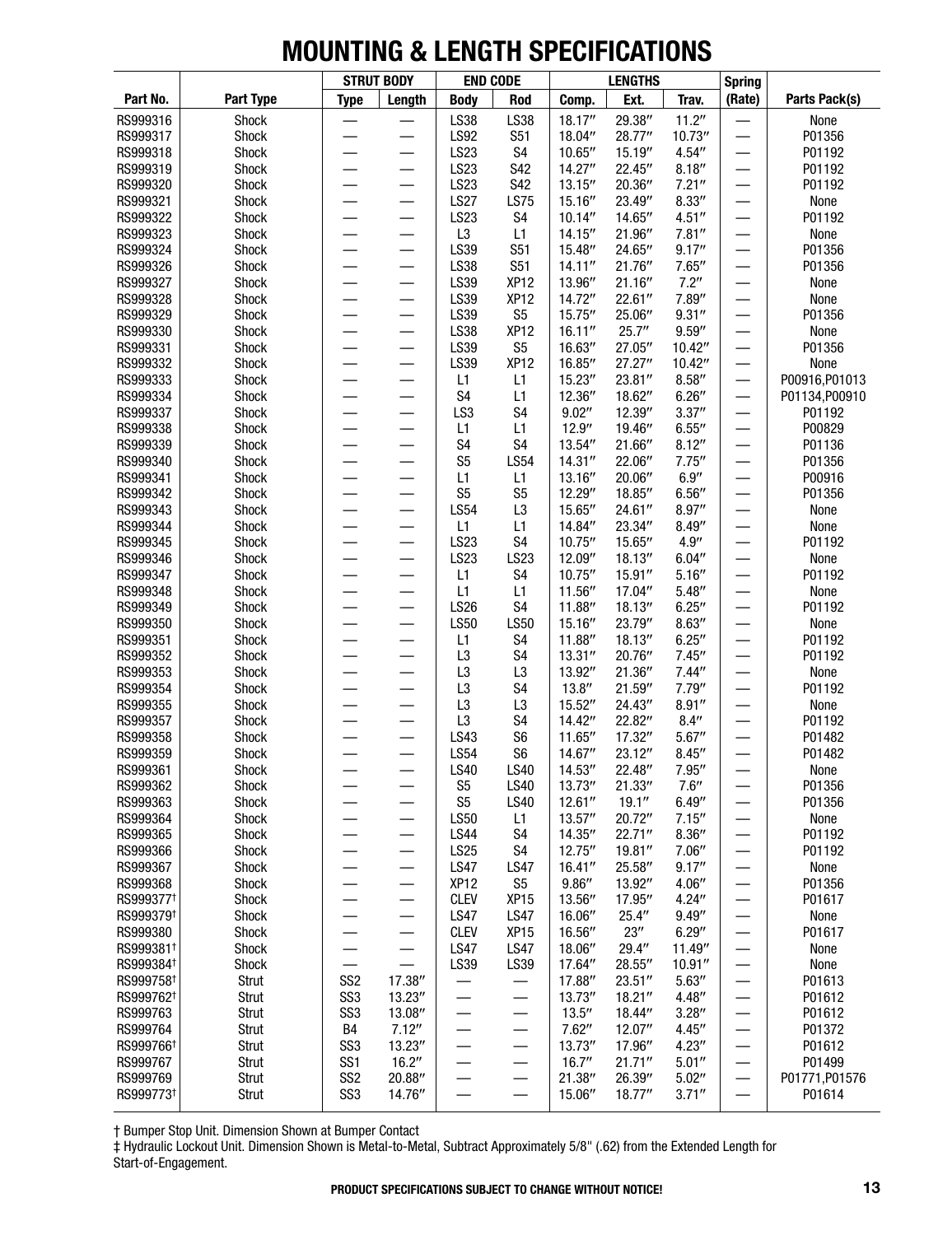|                       |                                                                  | <b>STRUT BODY</b>                  |                   | <b>END CODE</b>          |                                     | <b>LENGTHS</b>     |                  |                                | <b>Spring</b>            |                          |
|-----------------------|------------------------------------------------------------------|------------------------------------|-------------------|--------------------------|-------------------------------------|--------------------|------------------|--------------------------------|--------------------------|--------------------------|
| Part No.              | Part Type                                                        | <b>Type</b>                        | Length            | <b>Body</b>              | Rod                                 | Comp.              | Ext.             | Trav.                          | (Rate)                   | Parts Pack(s)            |
| RS999774              | Strut                                                            | SS <sub>2</sub>                    | 15.15''           |                          |                                     | 15.65"             | 20.67"           | 5.02''                         |                          | P01771                   |
| RS999777 <sup>+</sup> | Strut                                                            | SS <sub>2</sub>                    | 16.64"            |                          | —                                   | 16.73"             | 22"              | 5.27''                         |                          | P01613                   |
| RS999782 <sup>+</sup> | Strut                                                            | SS <sub>2</sub>                    | 16.39"            |                          |                                     | 17.07"             | 22"              | 4.93"                          |                          | P01613                   |
| RS999784              | Strut                                                            | SS7                                | 13.34"            |                          | —                                   | 13.84"             | 17.68"           | 3.84''                         | —                        | P01763, P01415           |
| RS999786              | Strut                                                            | SS7                                | 18.46"            |                          | —                                   | 18.96"             | 22.6''           | 3.74''                         | —                        | P01763, P01415           |
| RS999787              | Strut                                                            | SS <sub>3</sub>                    | 10.55''           |                          |                                     | 10.97"             | 14.98"           | 4.01''                         |                          | P01614                   |
| RS999788              | Strut                                                            | SS <sub>6</sub>                    | 15.22"            |                          | —                                   | 15.76"             | 21.14"           | 5.38''                         | —                        | P01768                   |
| RS999789              | Strut                                                            | SS <sub>6</sub>                    | 18.15"            |                          | —                                   | 18.64"             | 24.44"           | $5.8^{\prime\prime}$           |                          | P01768                   |
| RS999799              | Strut                                                            | <b>SPEC</b>                        | 18.46"            |                          | —                                   | 18.96"             | 22.8''           | 3.84''                         |                          | P01763,P01415,P01510     |
| RS999801 <sup>+</sup> | Strut                                                            | SS <sub>3</sub>                    |                   |                          | —                                   | 12.38"             | 16.75"           | 4.37''                         |                          | P01356                   |
| RS999802 <sup>+</sup> | Strut                                                            | SS <sub>2</sub><br>SS <sub>2</sub> | 12.98"            |                          | $\qquad \qquad \longleftarrow$      | 13.32''            | 18.62"           | 5.3''                          |                          | P01431                   |
| RS999803<br>RS999804  | Strut<br>Strut                                                   | SS <sub>2</sub>                    | 16.41''<br>17.13" |                          | —                                   | 16.41''<br>17.13'' | 20.87"<br>21.6'' | 4.46"<br>4.51''                |                          | P01770<br>P01770         |
| RS999806              | Strut                                                            | SS <sub>2</sub>                    | 21.56"            |                          |                                     | 21.81''            | 26.28"           | 4.47''                         | —                        | P01770, P01576           |
| RS999808              | Strut                                                            | SS <sub>4</sub>                    | 14.52"            |                          | —                                   | 14.6''             | 21.19"           | 7.19''                         | —<br>—                   | P01768                   |
| RS999830 <sup>+</sup> | Strut                                                            | SS7                                | 12.78"            |                          | —                                   | 13.57"             | 16.86"           | 3.28''                         | —                        | P01788, P01415           |
| RS999832 <sup>+</sup> | Strut                                                            | SS7                                | 19.54"            |                          | $\overline{\phantom{0}}$            | 20.36"             | 23.81"           | 3.45''                         |                          | P01788, P01415           |
| RS999836              | Strut                                                            | SS <sub>2</sub>                    | 22.66"            |                          | —                                   | 17.18"             | 22.16"           | 4.98"                          | —                        | P01764, P01726           |
| RS999838              | Strut                                                            | SS <sub>1</sub>                    | 20.96"            |                          | —                                   | 21.46"             | 26.41"           | 4.95"                          | —                        | P01764, P01726           |
| RS999901              | <b>Complete Strut Assembly</b>                                   | —                                  | 13.31''           |                          |                                     | 13.81"             | 18.06"           | 4.25''                         |                          | P01577                   |
| RS999902              | <b>Complete Strut Assembly</b>                                   | $\overline{\phantom{0}}$           | 16.2"             |                          | $\overline{\phantom{0}}$            | 16.7''             | 21.71''          | 5.01''                         |                          | P01141                   |
| RS999903              | <b>Complete Strut Assembly</b>                                   |                                    | 14.17"            |                          | —                                   | 14.67"             | 21.6''           | 6.93''                         | —                        | P01141                   |
| RS999904              | <b>Complete Strut Assembly</b>                                   |                                    | 16.05"            |                          | —                                   | 16.55"             | 20.6''           | 4.05''                         |                          | P01113                   |
| RS999905              | <b>Complete Strut Assembly</b>                                   | $\overline{\phantom{0}}$           | 13.48"            |                          | $\overline{\phantom{0}}$            | 13.98"             | 19.75"           | 5.77''                         |                          | P01113                   |
| RS999907              | <b>Complete Strut Assembly</b>                                   | $\overline{\phantom{0}}$           | 13.61''           | —                        | —                                   | 14.11''            | 18.75"           | 4.64''                         |                          | P01101                   |
| RS999908              | <b>Complete Strut Assembly</b>                                   |                                    | 13.61''           |                          | —                                   | 14.11''            | 18.75"           | 4.64''                         |                          | P01101                   |
| RS999909              | <b>Complete Strut Assembly</b>                                   |                                    | 16.2''            |                          |                                     | 16.7''             | 21.71''          | 5.01''                         |                          | P01141                   |
| RS999910              | <b>Complete Strut Assembly</b>                                   | $\overline{\phantom{0}}$           | 16.69"            |                          | $\overline{\phantom{0}}$            | 17.19"             | 22.21"           | 5.02''                         |                          | P01141                   |
| RS999911              | <b>Complete Strut Assembly</b>                                   | $\overline{\phantom{0}}$           | 16.63"            |                          | $\overline{\phantom{0}}$            | 17.13''            | 21.6''           | 4.47''                         |                          | P01141                   |
| RS999912              | <b>Complete Strut Assembly</b>                                   |                                    | 15.91"            |                          |                                     | 16.41''            | 20.87"           | 4.46"                          |                          | P01141                   |
| RS999913 <sup>+</sup> | <b>Complete Strut Assembly</b>                                   | $\overline{\phantom{0}}$           | 16.63"            |                          | —                                   | 17.13"             | 21.98"           | 4.85''                         |                          | P01101                   |
| RS999914              | <b>Complete Strut Assembly</b>                                   |                                    | 16.63"            | —                        | —                                   | 17.13''            | 21.98"           | 4.85''                         | —                        | P01101                   |
| RS999915 <sup>+</sup> | <b>Complete Strut Assembly</b>                                   | $\overline{\phantom{0}}$           | 16.63"            |                          | —                                   | 17.13''            | 21.98"           | 4.85''                         |                          | P01101                   |
| RS999919 <sup>+</sup> | <b>Complete Strut Assembly</b>                                   | —                                  | 17.3''            |                          | —                                   | 17.88"             | 23.51''          | 5.63''                         |                          | P01123                   |
| RS999920 <sup>+</sup> | <b>Complete Strut Assembly</b>                                   | $\overline{\phantom{0}}$           | 17.3''            |                          | $\overline{\phantom{0}}$            | 17.88"             | 23.51"           | 5.63''                         |                          | P01123                   |
| RS999921 <sup>+</sup> | <b>Complete Strut Assembly</b>                                   | $\overline{\phantom{0}}$           | 10.78"            |                          | —                                   | 11.29"             | 15''             | 3.71''                         |                          | P01101                   |
| RS999922              | <b>Complete Strut Assembly</b>                                   | $\overline{\phantom{0}}$           | 10.55''           |                          |                                     | 11.05''            | 15.06"           | 4.01''                         |                          | P01101                   |
| RS999923              | <b>Complete Strut Assembly</b>                                   |                                    | 13.23"            |                          |                                     | 13.73"             | 18.04"           | 4.31''                         |                          | P01101                   |
| RS999924 <sup>+</sup> | <b>Complete Strut Assembly</b>                                   |                                    | 16.85"            | —                        | $\qquad \qquad \longleftarrow$      | 17.35"             | 22"              | 4.65''                         | —                        | P01113                   |
| RS999925              | <b>Complete Strut Assembly</b>                                   | $\overline{\phantom{0}}$           | 15.66"            |                          | —                                   | 16.16"             | 21.3''           | 5.14''                         |                          | P01141                   |
| RS999926<br>RS999928  | <b>Complete Strut Assembly</b><br><b>Complete Strut Assembly</b> |                                    | 14.95"<br>13.31'' |                          |                                     | 15.45"<br>13.81"   | 21.2"<br>18.06"  | 5.75''                         |                          | P01141<br>P01577, P01510 |
| RS999929              | <b>Complete Strut Assembly</b>                                   | $\overline{\phantom{0}}$           | 15.22"            |                          |                                     | 15.72"             | 21.22"           | 4.25''<br>$5.5^{\prime\prime}$ |                          | P01141                   |
| RS999930              | <b>Complete Strut Assembly</b>                                   | —                                  | 15.22"            |                          | $\qquad \qquad \longleftarrow$<br>— | 15.72"             | 21.22"           | $5.5^{\prime\prime}$           |                          | P01141                   |
| RS999931              | <b>Complete Strut Assembly</b>                                   |                                    | 13.23"            | —<br>—                   | —                                   | 13.73"             | 18.04"           | 4.31''                         | —                        | P01101                   |
| RS999932              | <b>Complete Strut Assembly</b>                                   | $\overline{\phantom{0}}$           | 16.2"             |                          |                                     | 16.7''             | 21.71''          | 5.01''                         | $\qquad \qquad$          | P01141                   |
| RS999933              | <b>Complete Strut Assembly</b>                                   | $\overline{\phantom{0}}$           | 14.17''           | —                        | $\overline{\phantom{0}}$            | 14.67"             | 21.6''           | 6.93''                         | —                        | P01141                   |
| RS999934              | <b>Complete Strut Assembly</b>                                   | —                                  | 13.48"            | —                        | —                                   | 13.98"             | 19.75"           | 5.77''                         |                          | P01113                   |
| RS999935              | <b>Complete Strut Assembly</b>                                   | $\overline{\phantom{0}}$           | 16.63"            | $\overline{\phantom{0}}$ | —                                   | 17.13''            | 21.6''           | 4.47''                         |                          | P01141                   |
| RS999936              | <b>Complete Strut Assembly</b>                                   | $\overline{\phantom{0}}$           | 15.91''           | —                        | $\overline{\phantom{0}}$            | 16.41''            | 20.87"           | 4.46''                         |                          | P01141                   |
| RS999937 <sup>+</sup> | <b>Complete Strut Assembly</b>                                   | $\overline{\phantom{0}}$           | 10.78"            | $\overline{\phantom{0}}$ |                                     | 11.29"             | 15''             | 3.71''                         | $\overline{\phantom{0}}$ | P01101                   |
| RS999938              | <b>Complete Strut Assembly</b>                                   |                                    | 14.56"            | —                        | —                                   | 11.05''            | 15.06"           | 4.01''                         | —                        | P01101                   |
| RS999939 <sup>+</sup> | <b>Complete Strut Assembly</b>                                   | $\overline{\phantom{0}}$           | 16.85"            |                          |                                     | 17.35"             | 22"              | 4.65''                         | —                        | P01113                   |
| RS999940              | <b>Complete Strut Assembly</b>                                   | $\overline{\phantom{0}}$           | 15.66"            | —<br>—                   |                                     | 16.16"             | 21.3''           | 5.14''                         | $\overline{\phantom{0}}$ | P01141                   |
| RS999941              | <b>Complete Strut Assembly</b>                                   | —                                  | 14.95"            | —                        | —                                   | 15.45"             | 21.2"            | 5.75''                         |                          | P01141                   |
| RS999943              | <b>Complete Strut Assembly</b>                                   | $\overline{\phantom{0}}$           | 15.22"            | $\overline{\phantom{0}}$ | $\overline{\phantom{0}}$            | 15.72"             | 21.22"           | $5.5^{\prime\prime}$           | —                        | P01141                   |
| RS999944              | <b>Complete Strut Assembly</b>                                   | $\overline{\phantom{0}}$           | 15.22"            | —                        | $\overline{\phantom{0}}$            | 15.72"             | 21.22"           | 5.5''                          |                          | P01141                   |
| RS999945 <sup>+</sup> | <b>Complete Strut Assembly</b>                                   | $\overline{\phantom{0}}$           | 16.43"            | —                        | $\overline{\phantom{0}}$            | 16.93"             | 22.24"           | 5.31''                         | $\overline{\phantom{0}}$ | P01141, P01726           |
| RS999946 <sup>+</sup> | <b>Complete Strut Assembly</b>                                   | —                                  | 16.43"            | —                        | —                                   | 16.93"             | 22.24"           | 5.31''                         |                          | P01141, P01726           |
| RS999947              | <b>Complete Strut Assembly</b>                                   | $\overline{\phantom{0}}$           | 17.73"            | —                        |                                     | 15.98"             | 21.1''           | 5.12''                         | —                        | P01141, P01726           |
| RS999948              | <b>Complete Strut Assembly</b>                                   |                                    | 17.73"            |                          |                                     | 15.98"             | 21.1''           | 5.12''                         |                          | P01141, P01726           |

† Bumper Stop Unit. Dimension Shown at Bumper Contact